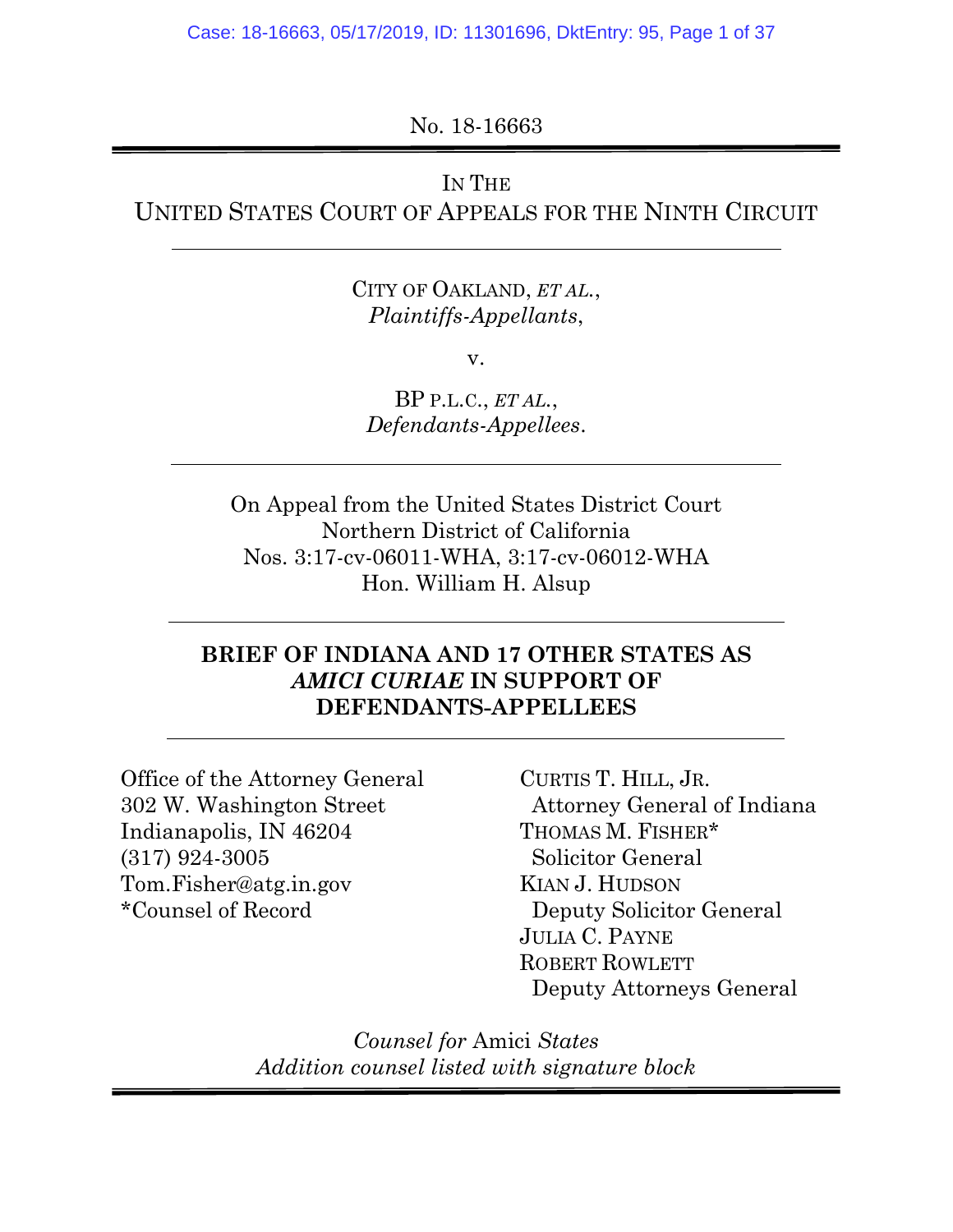# **TABLE OF CONTENTS**

| I. Plaintiffs' Claims Raise Non-Justiciable Political Questions 4 |
|-------------------------------------------------------------------|
| II. Plaintiffs' Claims Jeopardize Our National System of          |
|                                                                   |
|                                                                   |
|                                                                   |
|                                                                   |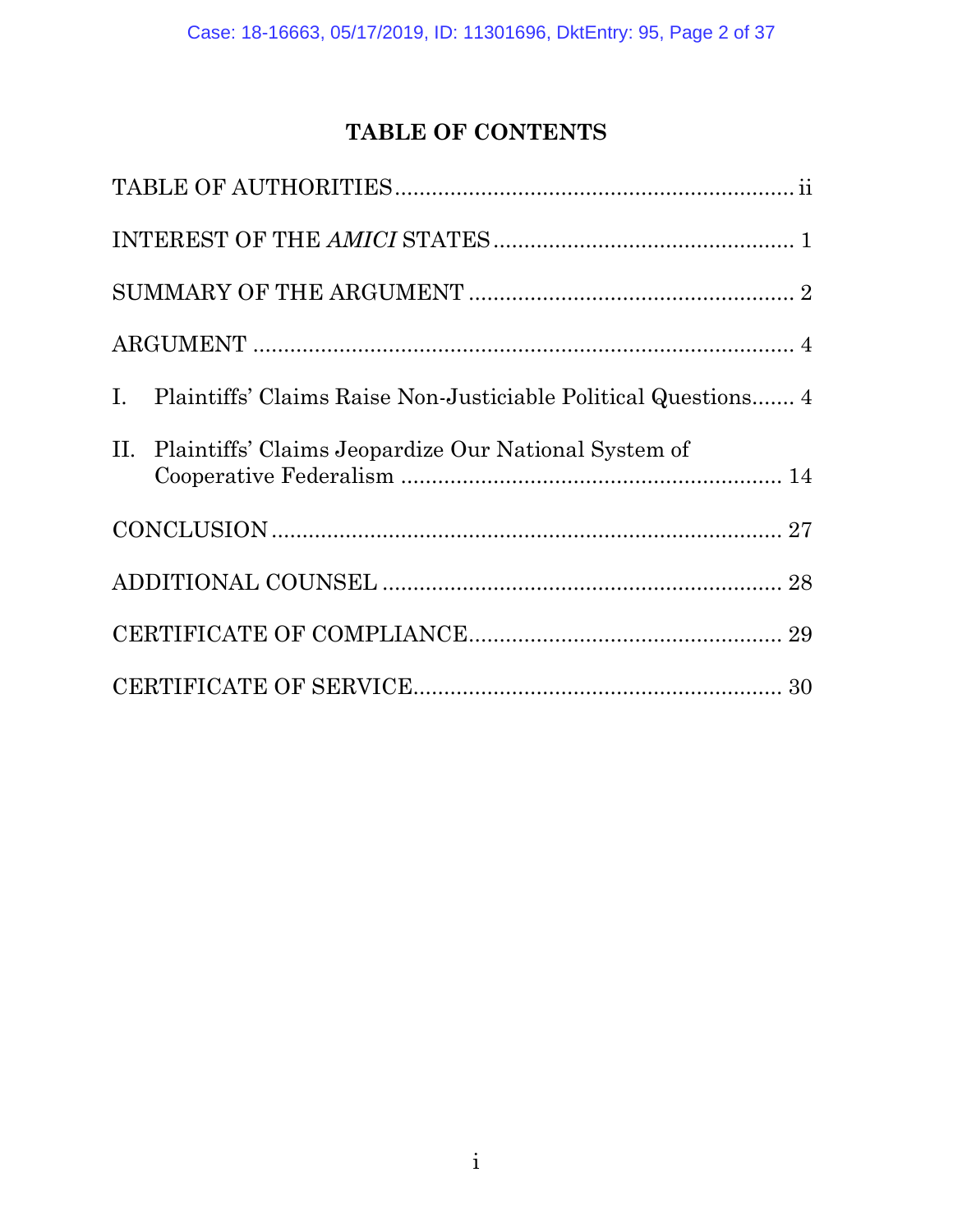## **TABLE OF AUTHORITIES**

## **CASES**

| Antolok v. United States,                                                               |
|-----------------------------------------------------------------------------------------|
| Baker v. Carr,                                                                          |
| California v. Gen. Motors Corp.,<br>No. C06-05755, 2007 WL 2726871 (N.D. Cal. Sept. 17, |
| Carmichael v. Kellogg, Brown & Root Servs., Inc.,                                       |
| Chaser Shipping Corp. v. United States,                                                 |
| City of New York v. $BP$ p.l.c.,                                                        |
| City of Oakland v. BP p.l.c.,                                                           |
| Comer v. Murphy Oil I,                                                                  |
| Marbury v. Madison,                                                                     |
| <i>Native Vill. of Kivalina v. ExxonMobil Corp.,</i>                                    |
| Occidental of Umm al Qaywayn, Inc. v. A Certain Cargo of<br>Petrol.,                    |
| <b>STATUTES</b>                                                                         |
|                                                                                         |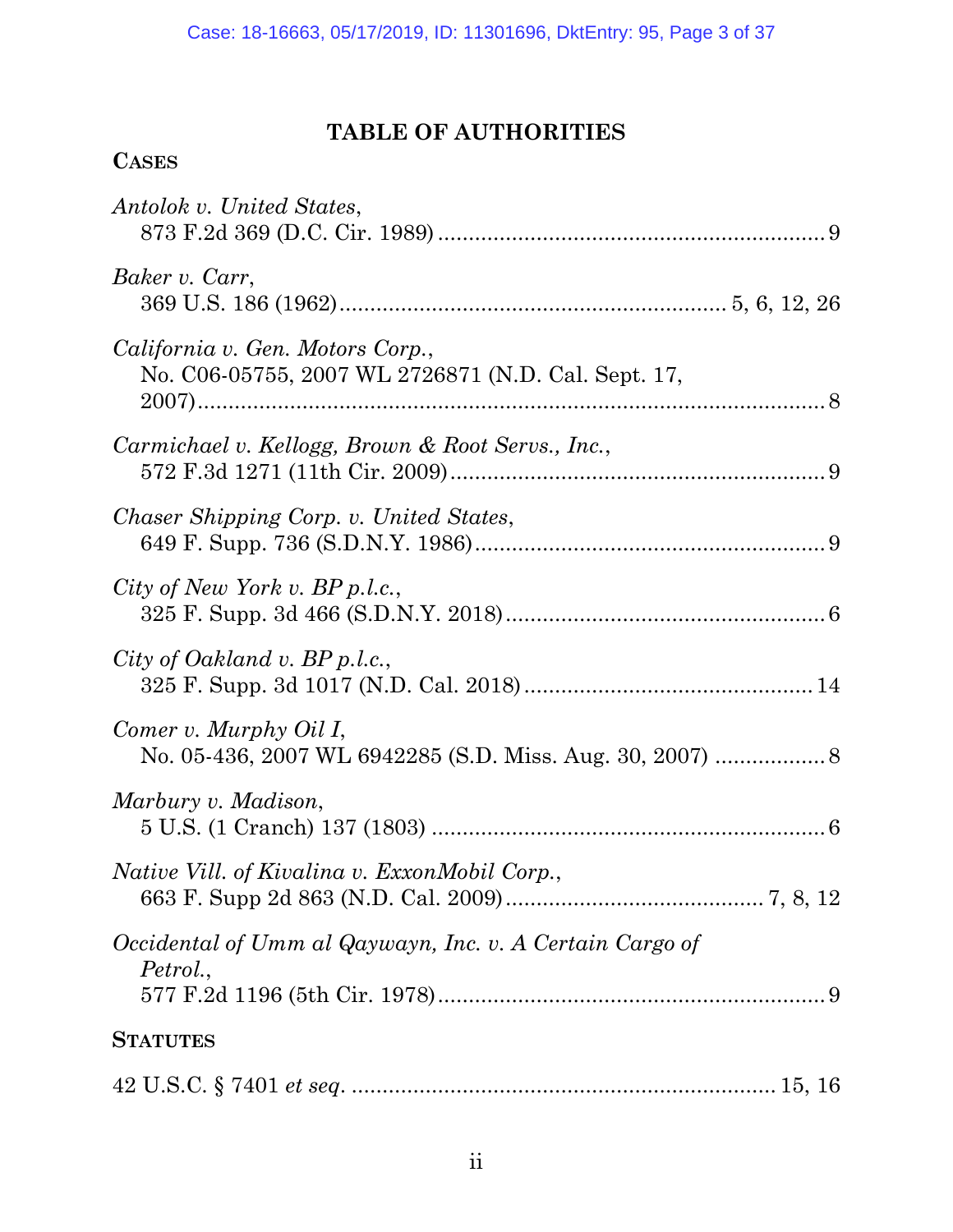# **STATUTES [CONT'D]**

| Consolidated Appropriations Act, 2016, as codified at 42                                                        |  |
|-----------------------------------------------------------------------------------------------------------------|--|
| Energy Policy Act of 2005, as codified at 42 U.S.C. $\S$                                                        |  |
|                                                                                                                 |  |
| <b>OTHER AUTHORITIES</b>                                                                                        |  |
| <i>Climate Change Programs, California Air Res. Bd.,</i>                                                        |  |
| Control of Emissions from New Highway Vehicles and<br>Engines, Notice of Denial of Pet. for Rulemaking, 68 Fed. |  |
| Copenhagen Accord, UNFCCC, December 7–19, Decision                                                              |  |
| David R. Wooley & Elizabeth M. Morss, § 10:30. Regional<br>greenhouse gas reduction initiatives, Clean Air Act  |  |
| Elisabeth Rosenthal, <i>Obama's Backing Raises Hopes for</i>                                                    |  |
| Exec. Order No. 13,783, 82 Fed. Reg. 16093 (Mar. 28, 2017) 11, 12                                               |  |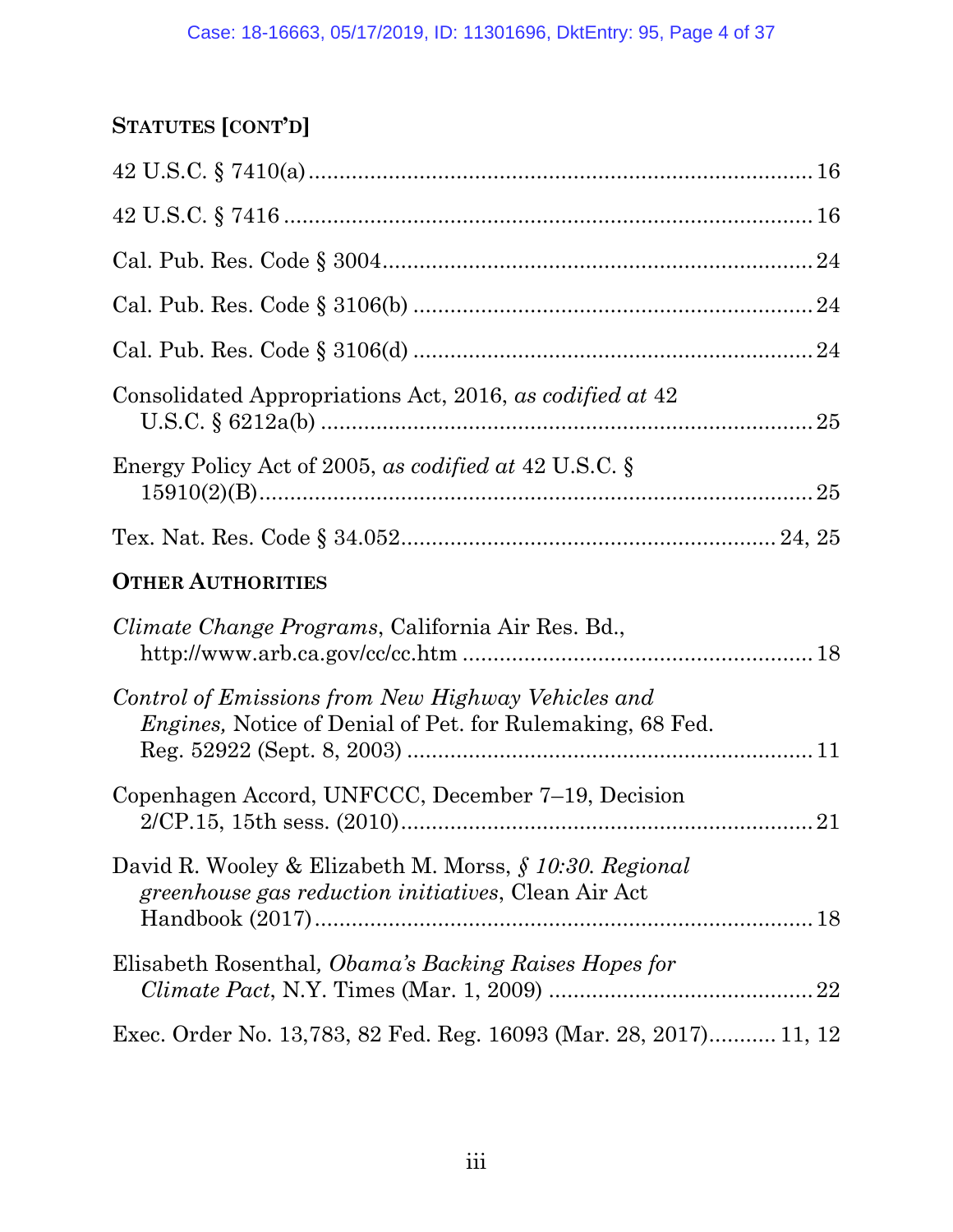# **OTHER AUTHORITIES [CONT'D]**

| Holly Doremus & W. Michael Hanemann, Of Babies and                 |    |
|--------------------------------------------------------------------|----|
| Bathwater: Why the Clean Air Act's Cooperative                     |    |
| Federalism Framework is Useful for Addressing Global               |    |
|                                                                    |    |
| Information Provided by Parties to the Convention Relating         |    |
| to the Copenhagen Accord, U.N. Climate Change,                     |    |
| https://unfccc.int/process/conferences/pastconferences/cope        |    |
| nhagen-climate-change-conference-december-                         |    |
| 2009/statements-and-resources/provided-by-parties-to-              |    |
| the convention-relating-to-the-copenhagen-accord                   | 22 |
|                                                                    |    |
| Jessica Ranucci, Reviving the Clean Air Act's Requirement          |    |
| That States Adequately Fund and Staff Clean Air                    |    |
|                                                                    |    |
|                                                                    |    |
| Kyoto Protocol to the UNFCCC, 37 I.L.M. 22 (1998), Dec. 10,        | 21 |
|                                                                    |    |
| Marrakesh Accords of 2005, UNFCCC, October 29–                     |    |
|                                                                    |    |
|                                                                    |    |
| Michael Weisslitz, Rethinking the Equitable Principle of           |    |
| Common but Differentiated Responsibility: Differential             |    |
| Versus Absolute Norms of Compliance and Contribution in            |    |
| <i>the Global Climate Change Context, 13 Colo. J. Int'l Envtl.</i> |    |
|                                                                    | 22 |
| Paris Agreement - Status of Ratification, U. N. Climate            |    |
| Change, https://unfccc.int/process/the-paris-                      |    |
|                                                                    |    |
|                                                                    |    |
| Paris Agreement, art. 2 (Dec. 12, 2015),                           |    |
| https://unfccc.int/files/essential_background/convention/ap        |    |
|                                                                    |    |
| Paris Agreement, UNFCCC, November 30–December 13,                  |    |
|                                                                    |    |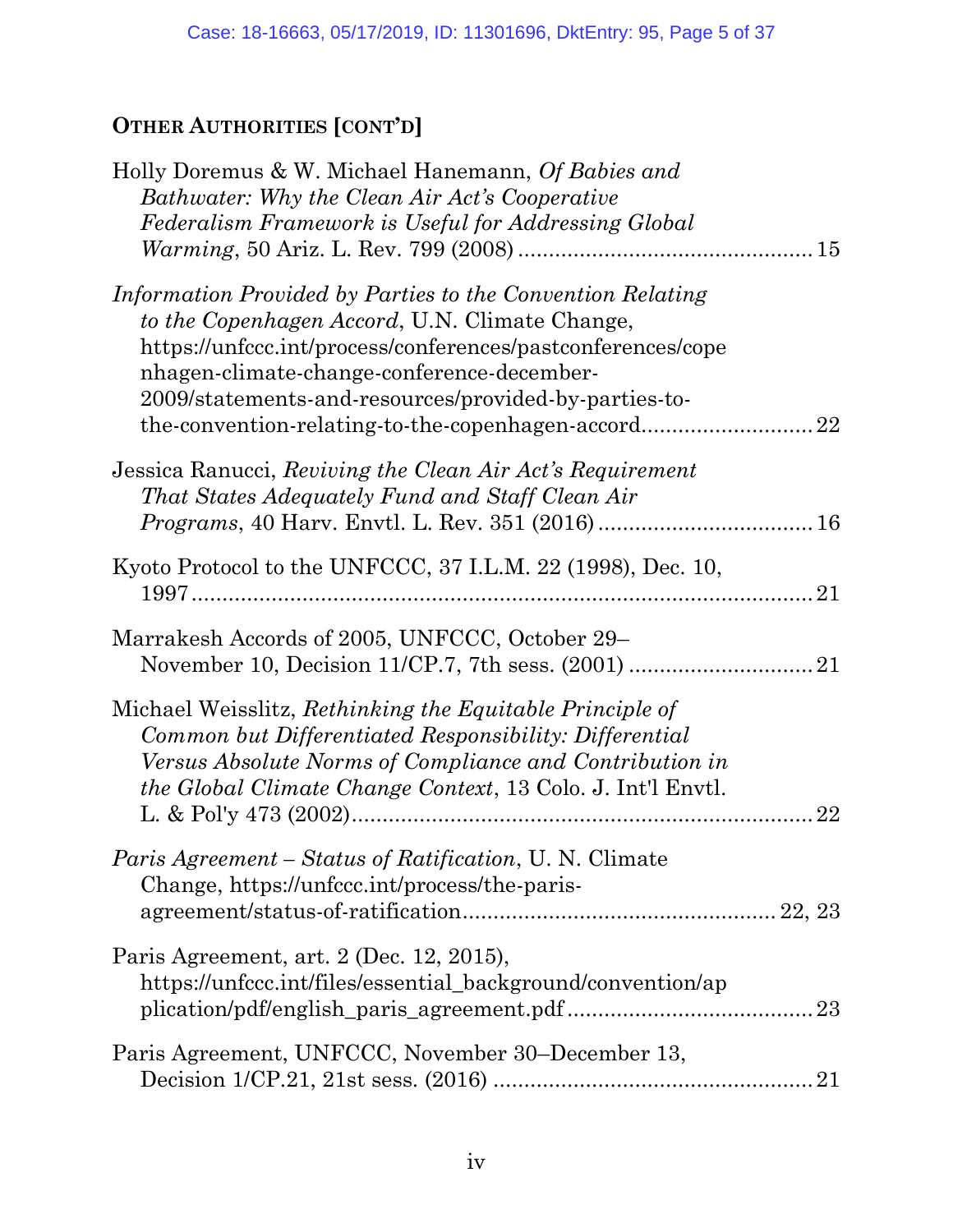# **OTHER AUTHORITIES [CONT'D]**

| Pew Center on Global Climate Change,                                                                                                                                                       |    |
|--------------------------------------------------------------------------------------------------------------------------------------------------------------------------------------------|----|
| Phillip Weiser, Towards a Constitutional Architecture for                                                                                                                                  |    |
| President Trump Announces U.S. Withdrawal from the Paris<br>Climate Accord (Jun. 1, 2017),<br>https://www.whitehouse.gov/articles/president-trump-                                         |    |
| Status of Ratification of the Convention, U.N. Climate<br>Change, https://unfccc.int/process/the-convention/what-is-<br>the-convention/status-of-ratification-of-the-convention            | 20 |
| <i>Status of Ratification of the Kyoto Protocol, U.N. Climate</i><br>Change, https://unfccc.int/process/the-kyoto-                                                                         | 21 |
| U.N. Framework Convention on Climate Change, May 9,<br>1992, 1771 U.N.T.S. 107; S. Treaty Doc No. 102-38                                                                                   | 20 |
| U.S. Energy Info. Admin., Regional Greenhouse Gas<br><i>Initiative auction prices are the lowest since 2014</i> (May 31,<br>2017), https://www.eia.gov/todayinenergy/                      |    |
| U.S. Reports its 2025 Emissions Target to the UNFCCC<br>(Mar. 31, 2015),<br>https://obamawhitehouse.archives.gov/the-press-office/<br>2015/03/31/fact-sheet-us-reports-its-2025-emissions- |    |
| University of Nebraska Carbon Sequestration Program,                                                                                                                                       |    |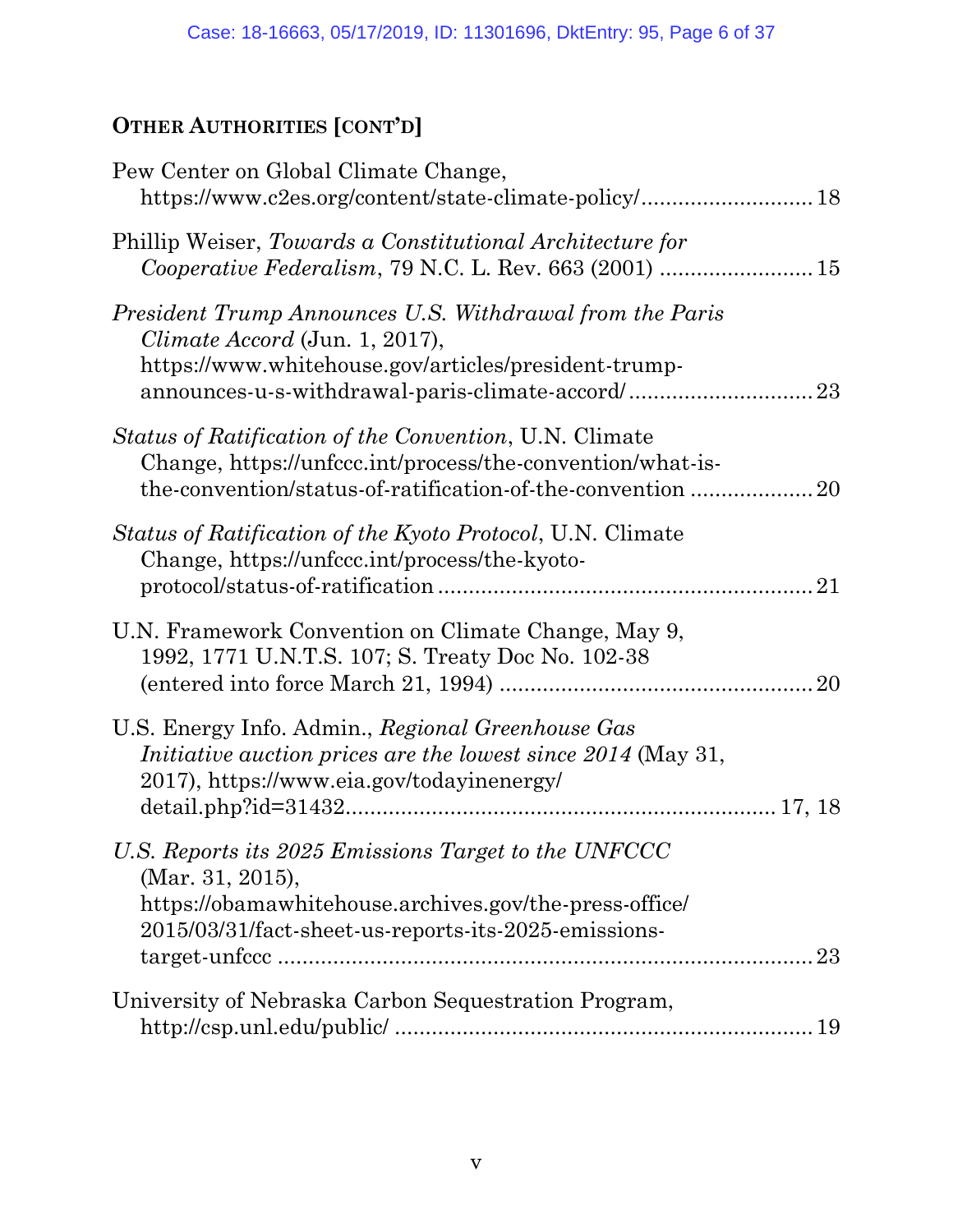# **OTHER AUTHORITIES [CONT'D]**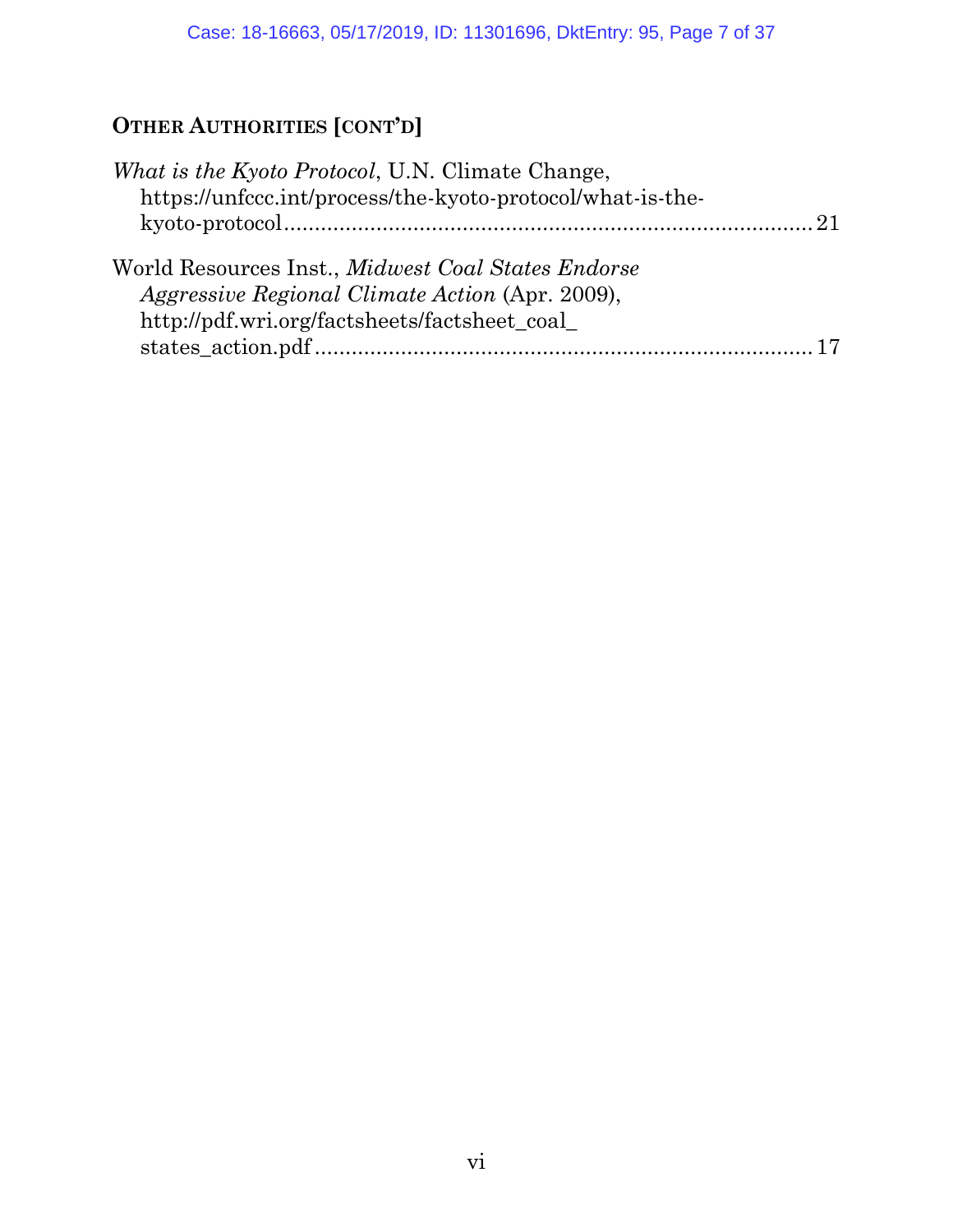#### **INTEREST OF THE** *AMICI* **STATES**

A*mici curiae*, States of Indiana, Alabama, Alaska, Arkansas, Georgia, Kansas, Louisiana, Missouri, Montana, Nebraska, North Dakota, Ohio, Oklahoma, South Carolina, Texas, Utah, West Virginia, and Wyoming respectfully submit this brief in support of Defendants-Appellees.

The justiciability of climate change lawsuits is an issue of extraordinary importance to the *Amici* States. Adjudication of claims to abate harms allegedly produced by global climate change would disrupt carefully calibrated state-federal regulatory schemes devised by politically accountable officials. Courts should not use public nuisance theories to confound state and federal political branches' legislative and administrative processes. Courts should not be in the business of establishing emissions policy (or, as is more likely, multiple conflicting emissions policies) on a piecemeal, ad hoc, case-by-case basis under the aegis of common law.

States have an especially strong interest in this case because the list of potential defendants is limitless. Plaintiffs' theory involves nothing more specific than promoting fossil fuels. As utility owners, power plant operators, and significant users of fossil fuels, States and their political subdivisions themselves may be future defendants in similar actions.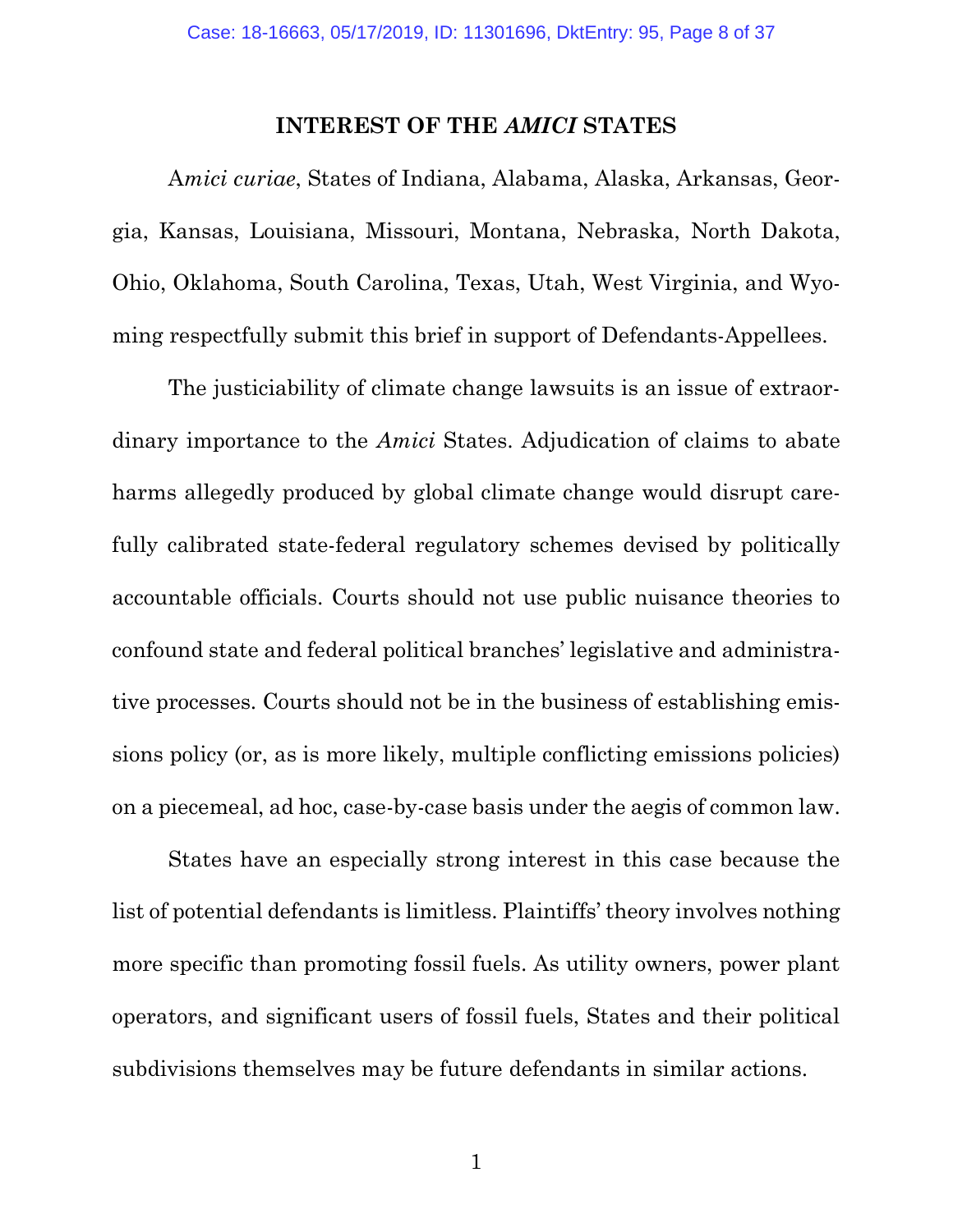#### **SUMMARY OF THE ARGUMENT**

Suing in the name of the People of California, the cities of San Francisco and Oakland seek judicial resolution of one of the most complicated and contentious issues confronting policymakers across the United States and around the world—global climate change. Plaintiffs concede that the "in-state harms" for which they seek relief "result[] from conduct that occurred in California *as well as elsewhere*." Appellants Br. 43 (emphasis added). According to Plaintiffs' own theory of the case, their injuries are caused by *global* climate change that is itself the direct result of greenhouse gases emitted by countless entities all over the world.

In this suit, however, Plaintiffs take aim at just five companies that extract and refine fossil fuels—neglecting entirely entities that combust fossil fuels and thereby emit greenhouse gases. Plaintiffs argue that these five companies should be forced to pay into an abatement fund because, by producing fossil fuels and promoting their use, the companies have broken the law—but not law enacted by a legislature, promulgated by a government agency, or negotiated by a President. Rather, the law Plaintiffs invoke is the common law: They claim that Defendants' production and promotion of fossil fuels constitutes a "public nuisance" such that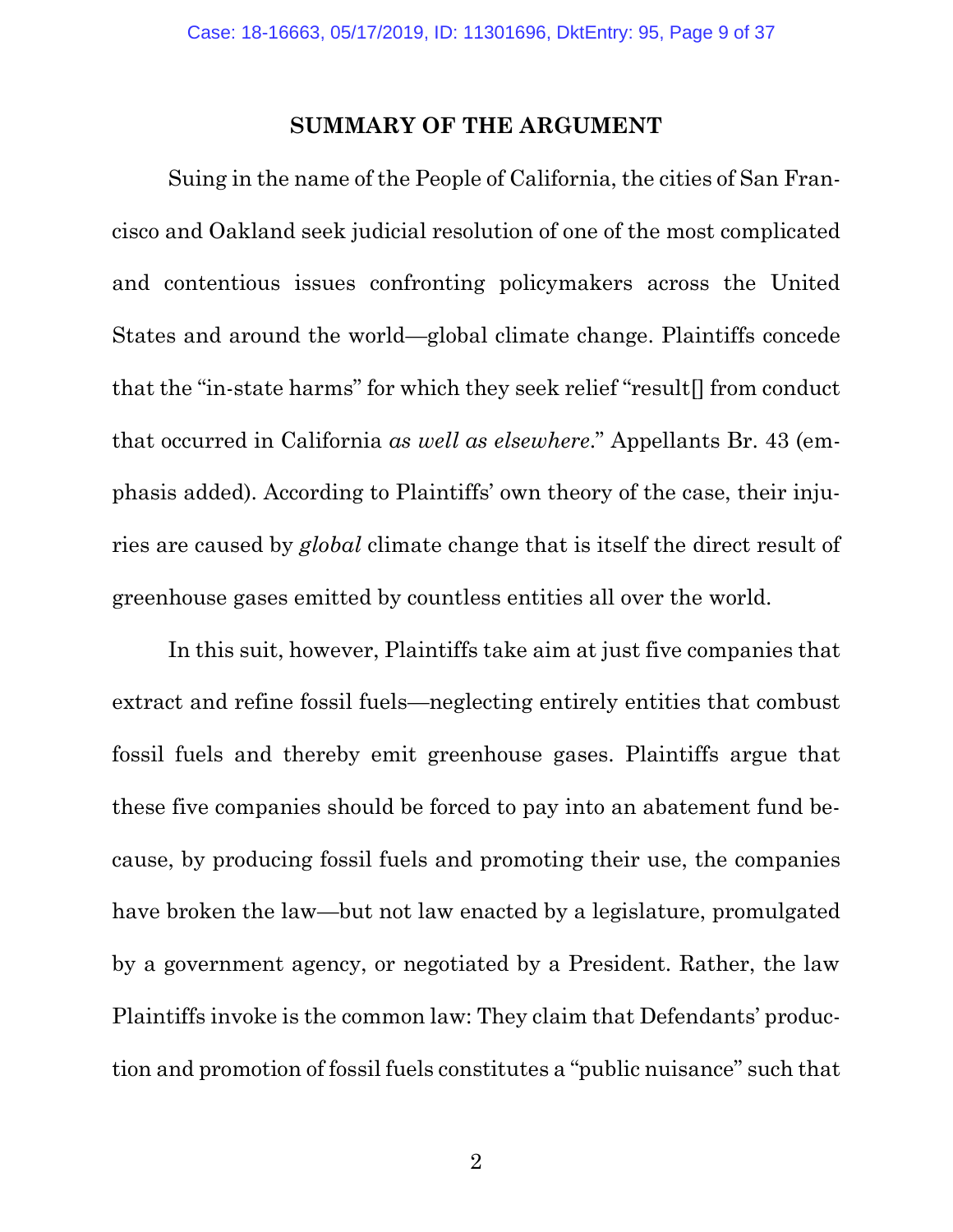courts may impose on this small group of defendants the costs of remedying *all* of Plaintiffs' alleged injuries.

Plaintiffs' claims are not appropriate for this or any other court's consideration. At bottom, their argument is that the common law of public nuisance authorizes courts to assign as they see fit responsibility for remedying climate change. Yet the issues surrounding climate change and its effects—and the proper balance of regulatory and commercial activity—present political questions that cannot be resolved by judicial decree. Indeed, were the Court to intervene here it would trample Congress's carefully calibrated process of cooperative federalism, in which States work in tandem with EPA to administer the federal Clean Air Act.

Abandoning the political process to make global climate change policy, Plaintiffs urge judges to impose their preferred remedies by fiat. Their supporting *amici*—which include members of the political branches—contend that climate-change policy is too important and timesensitive to be handled by unreliable politicians, California et al. Br. 6, and that political opposition to "legislative solutions" makes judicial intervention necessary, U.S. Senators Br. 31. In our system of government,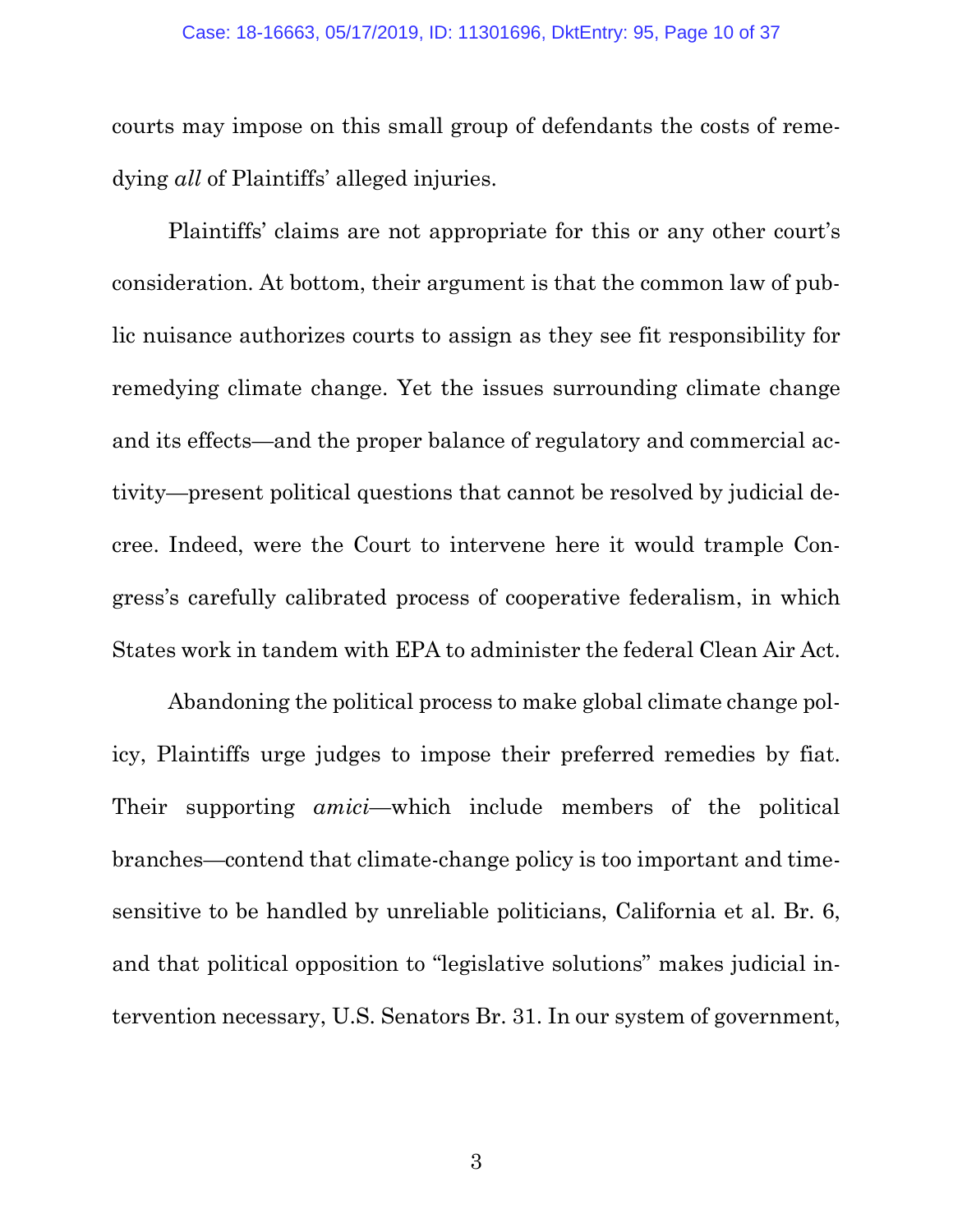however, the judiciary is neither a regulator-of-last-resort nor a guarantor against political gridlock. Indeed, the need for broad agreement in addressing global climate change is precisely why courts should *not* be involved. Policy responses to massive problems such as global climate change inevitably require decision-makers to balance competing interests and allocate myriad costs—precisely the sort of question the Constitution reserves to the political branches.

### **ARGUMENT**

### **I. Plaintiffs' Claims Raise Non-Justiciable Political Questions**

Plaintiffs' claims ask for nothing less than judicial creation of a global regulatory regime governing the production, promotion, sale, and use of fossil fuels. They characterize their claims as seeking "an equitable abatement remedy under California public nuisance law" on the theory that "each Defendant wrongfully promoted the use of its fossil-fuel products" while it knew "devastating impacts . . . would result from the expanded use of" fossil fuels—impacts that Plaintiffs allege "*begin[] with the extraction of fossil fuels and continu[e] with their production, sale, and combustion*." Appellant Br. 32 (emphasis added).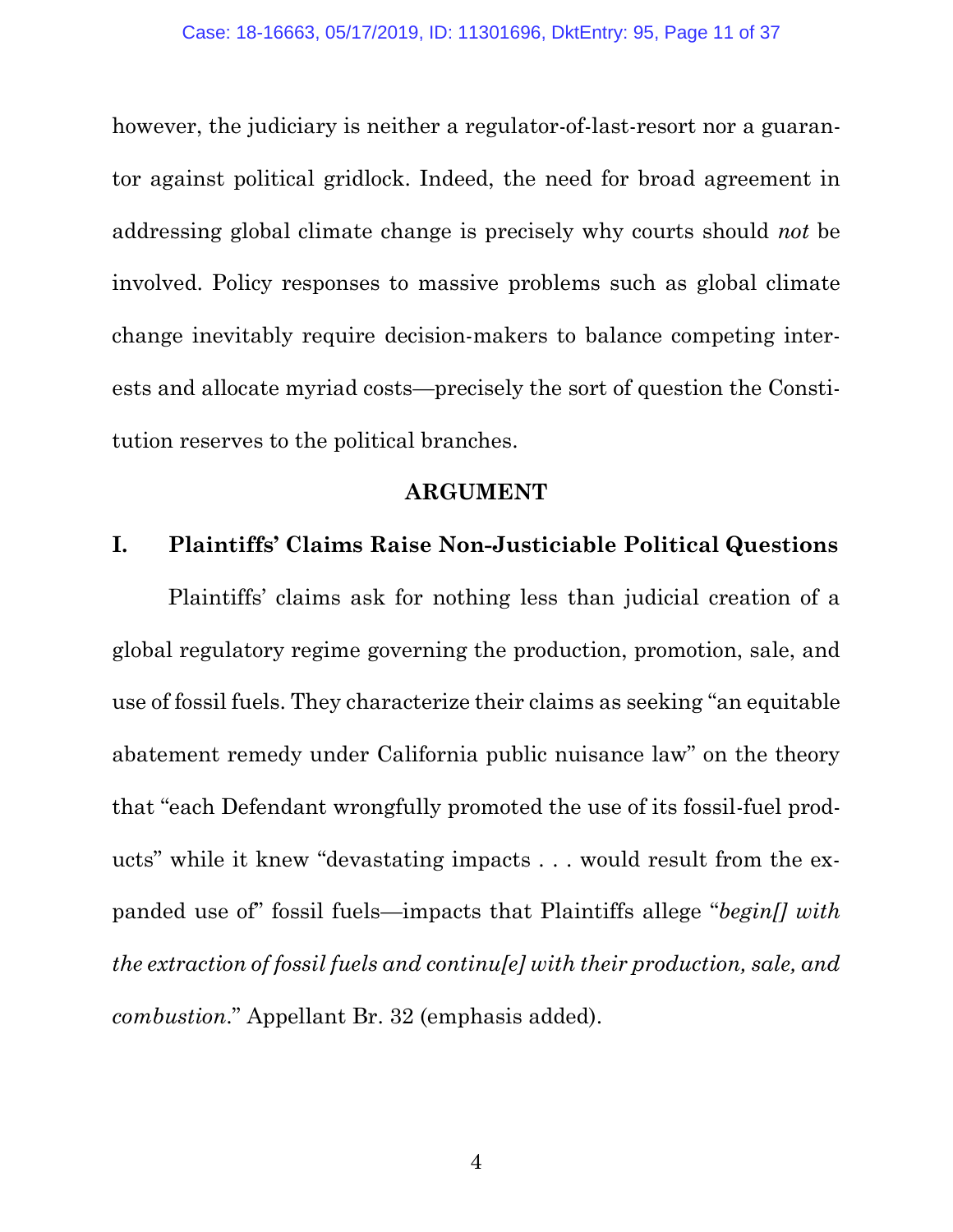Plaintiffs thus acknowledge the obvious—that their alleged injuries occur only as the culmination of incalculable actions taken all around the world. According to Plaintiffs' own causal theory, Defendants produce, promote, and sell fossil fuels, but those fossil fuels lead to Plaintiffs' alleged injuries only when and if the fossil fuels' eventual combustion produces greenhouse gases—which combine with other greenhouse gases from emission sources across the globe to produce climate change, which *then* finally causes Plaintiffs' alleged injuries.

Plaintiffs' claims would require *courts* to determine, out of the innumerable actors taking part in this worldwide series of actions, who should bear what costs to address climate change's consequences. Plaintiffs contend the five Defendants should bear the *entire* cost of redressing all of their alleged injuries, but resolving those claims would require courts to answer immensely complicated political questions that "lack . . . satisfactory criteria for a judicial determination." *Baker v. Carr*, 369 U.S. 186, 210 (1962). Plaintiffs' claims ultimately sound in public policy, not law, and are therefore inappropriate for judicial resolution.

<span id="page-11-0"></span>1. Longstanding Supreme Court precedent establishes that a claim presents non-justiciable political questions if its adjudication would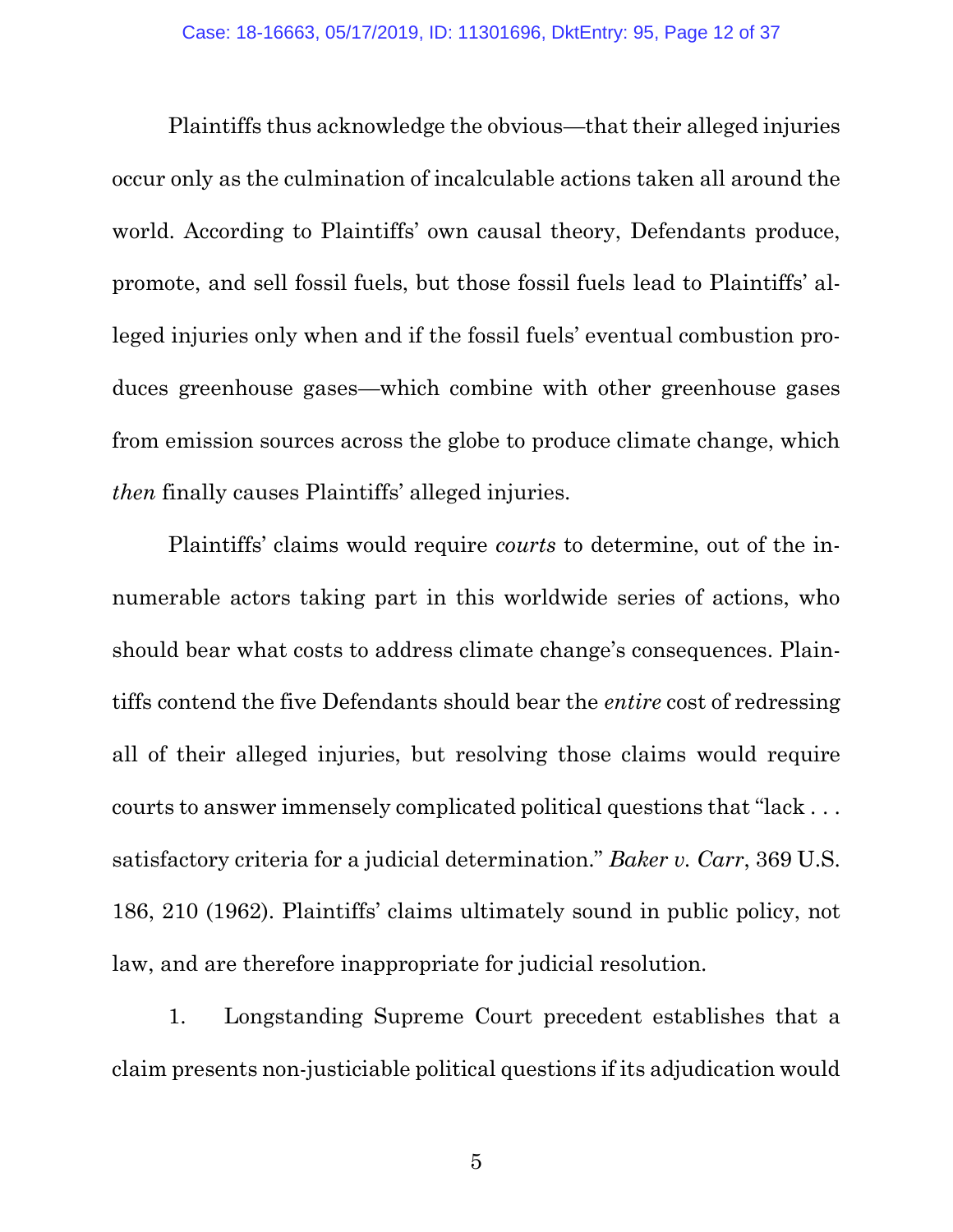<span id="page-12-2"></span><span id="page-12-0"></span>not be governed by "judicially discoverable and manageable standards" or would require "an initial policy determination of a kind clearly for nonjudicial discretion." *Baker*, 369 U.S. at 217. The political question doctrine arises from the Constitution's core structural values of judicial modesty and restraint. As early as *Marbury v. Madison*, Chief Justice Marshall explained that "[q]uestions in their nature political, or which are, by the constitution and laws, submitted to the executive, can never be made in this court." 5 U.S. (1 Cranch) 137, 170 (1803). These questions, Marshall wrote, "respect the nation, not individual rights." *Id.* at 166. There, in the very case that establishes the power of judicial review, the political question doctrine received its judicial imprimatur.

<span id="page-12-1"></span>The political question doctrine has repeatedly foreclosed attempts to regulate global climate change via public nuisance lawsuits. Indeed, the U.S. District Court for the Southern District of New York recently dismissed virtually identical claims against the same five companies relying in part on the political question doctrine. It recognized that "the immense and complicated problem of global warming requires a comprehensive solution that weighs the global benefits of fossil fuel use with the gravity of the impending harms." *City of New York v. BP p.l.c.*, 325 F.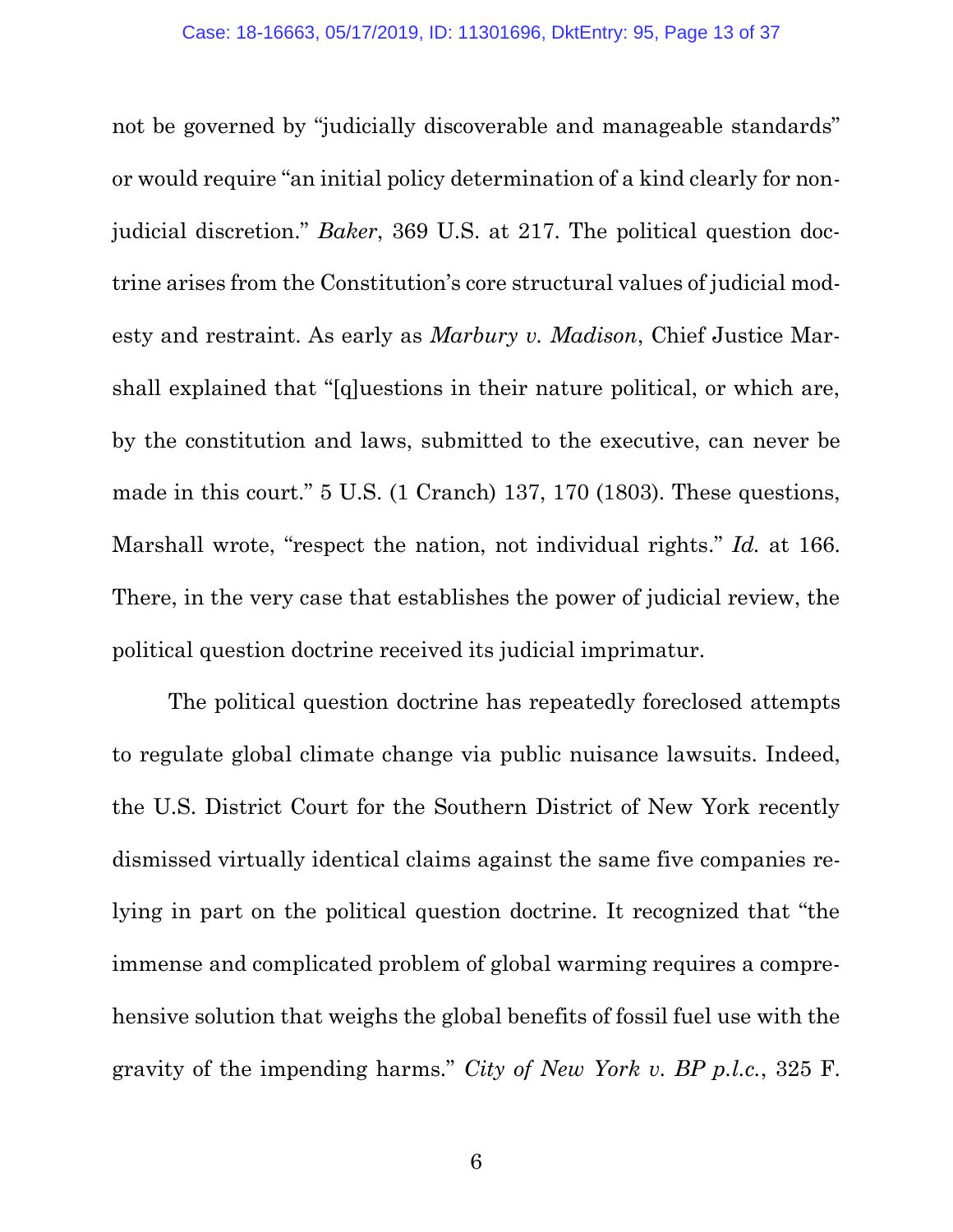Supp. 3d 466, 475–76 (S.D.N.Y. 2018), *appeal pending*, No. 18-2188 (docketed Jul. 26, 2018). The court "decline[d] to recognize" the plaintiffs' claims because litigating "an action for injuries from foreign greenhouse gas emissions in federal court would severely infringe upon the foreignpolicy decisions that are squarely within the purview of the political branches of the U.S. Government." *Id.* at 476.

<span id="page-13-0"></span>Similarly, the U.S. District Court for the Northern District of California has dismissed two cases seeking relief from industry for harms allegedly caused by global climate change. In one case, it dismissed an Alaskan village's claims seeking damages from dozens of energy companies for coastal erosion allegedly caused by global warming, observing that "the allocation of fault—and cost—of global warming is a matter appropriately left for determination by the executive or legislative branch." *Native Vill. of Kivalina v. ExxonMobil Corp.*, 663 F. Supp 2d 863, 877 (N.D. Cal. 2009), *aff'd*, 696 F.3d 849 (9th Cir. 2012). In another, it dismissed public nuisance claims against automakers, recognizing "the complexity of the initial global warming policy determinations that must be made by the elected branches prior to the proper adjudication of Plaintiff's federal common law nuisance claim[,]" and the "lack of judicially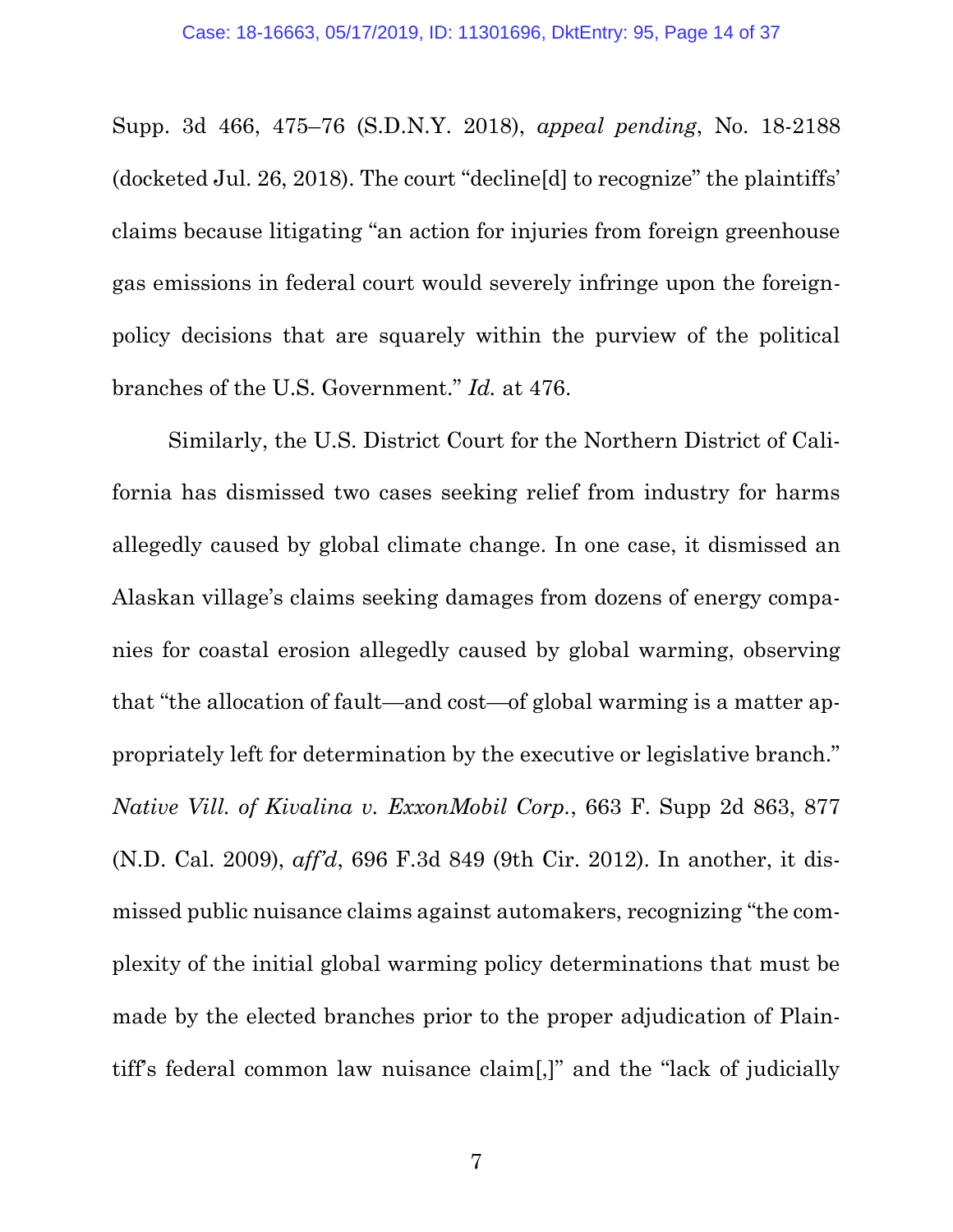<span id="page-14-0"></span>discoverable or manageable standards by which to properly adjudicate Plaintiff's federal common law global warning nuisance claim." *See California v. Gen. Motors Corp.*, No. C06-05755, 2007 WL 2726871 at \*6, \*16 (N.D. Cal. Sept. 17, 2007). And a district court in Mississippi dismissed on political question grounds a lawsuit by Gulf of Mexico residents against oil and gas companies for damages from Hurricane Katrina, which plaintiffs alleged was strengthened by climate change. *Comer v. Murphy Oil I,* No. 05-436, 2007 WL 6942285 (S.D. Miss. Aug. 30, 2007) (unpublished ruling), *appeal dismissed*, 607 F.3d 1049 (5th Cir. 2010), *mandamus denied*, No. 10-294 (U.S. Jan. 10, 2011).

<span id="page-14-2"></span><span id="page-14-1"></span>These cases demonstrate precisely why Plaintiffs' *amici* are wrong to claim—rather paradoxically—that "widespread harm," Cal. State Ass'n of Counties 8, can only be prevented by "local solutions," Nat'l League of Cities Br. 13. The complexity of global climate change and the accompanying worldwide allocation of fault requires national or international action, not the ad hoc intervention of individual courts acting at the behest of a handful of local governments. *See Kivalina*, 663 F. Supp. 2d at 877; *Gen. Motors Corp.*, 2007 WL 2726871 at \*6, \*16.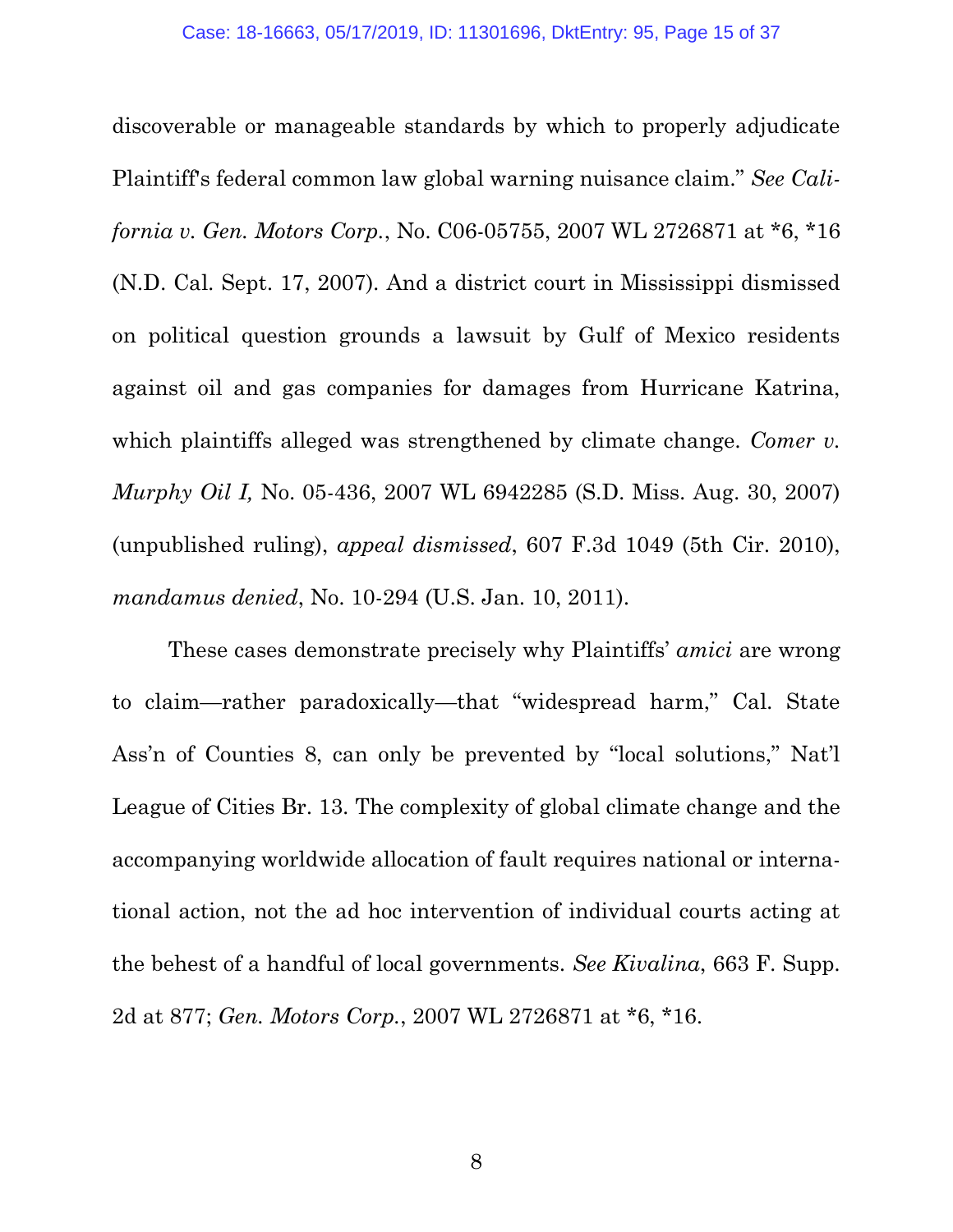<span id="page-15-3"></span><span id="page-15-1"></span><span id="page-15-0"></span>More broadly, several Circuits and other federal courts have recognized that political questions may arise in cases that nominally involve tort claims. *See, e.g.*, *Occidental of Umm al Qaywayn, Inc. v. A Certain Cargo of Petrol.*, 577 F.2d 1196, 1203 (5th Cir. 1978) (concluding tortious conversion claims were barred by the political question doctrine); *Carmichael v. Kellogg, Brown & Root Servs., Inc.*, 572 F.3d 1271 (11th Cir. 2009) (finding tort claims arising from automobile accident were barred by the political question doctrine); *Antolok v. United States*, 873 F.2d 369, 383 (D.C. Cir. 1989) (noting that "[i]t is the political nature of the [issue], not the tort nature of the individual claims, that bars our review and in which the Judiciary has no expertise."); *Chaser Shipping Corp. v. United States*, 649 F. Supp. 736, 738 (S.D.N.Y. 1986) ("Even though awarding tort damages is a traditional function for the judiciary, it is apparent that there is a clear lack of judicially discoverable and manageable standards for arriving at such an award.").

<span id="page-15-2"></span>Even Plaintiffs' *amici* recognize the political nature of the claims at issue here. One, for example, devotes a majority of its brief to discussing the political background and history of efforts to address climate change,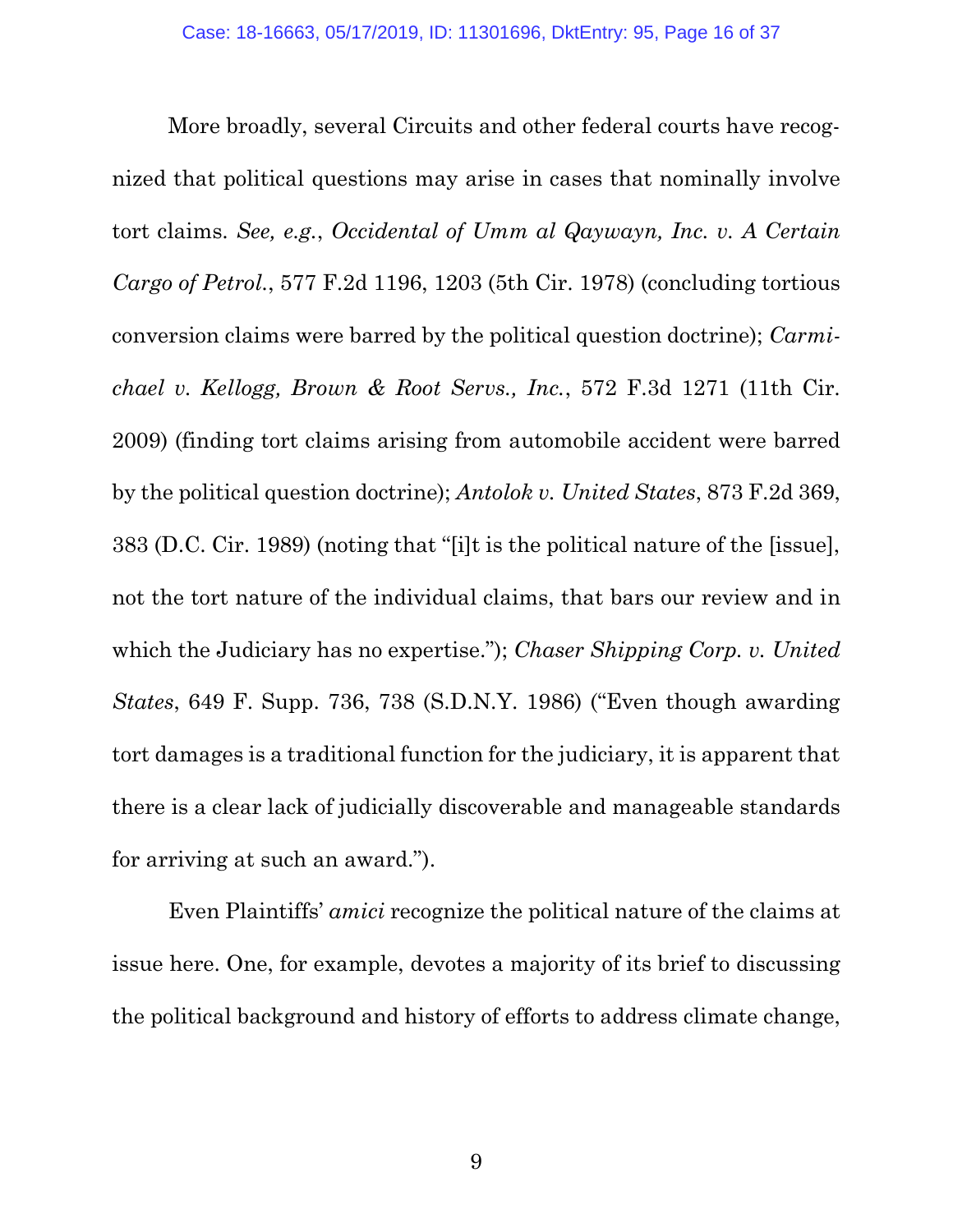describing lobbying efforts, proposed legislation, and various international initiatives. U.S. Senators Br. 8–30. As *amici* recognize, the United States' climate-change policy has changed significantly over the course of the past three presidencies, *id.* at 9–10, which only underscores the necessity of political, and not judicial, action.

Another *amicus* brief even agrees with the court below that "[e]veryone has contributed to the problem of global warming and everyone will suffer the consequences—the classic scenario for a legislative or international solution." Former U.S. Gov't Officials Br. 4 (quoting *City of Oakland v. BP p.l.c.*, 325 F. Supp. 3d 1017, 1026 (N.D. Cal. 2018)). Yet, unremarkable though it may be to observe that "[l]egislative and international solutions routinely expect and depend on the active role of judicial actions to help achieve their goals," *id.* at 4, it is equally critical to grasp the limits of the judicial role. The judiciary may properly allocate fault (and costs) only *after* the political branches initially determine "goals" and standards to guide those allocations.

Adjudicating Plaintiffs' claims would require a complex initial policy determination more appropriately addressed by other branches of government. The Environmental Protection Agency reaffirmed this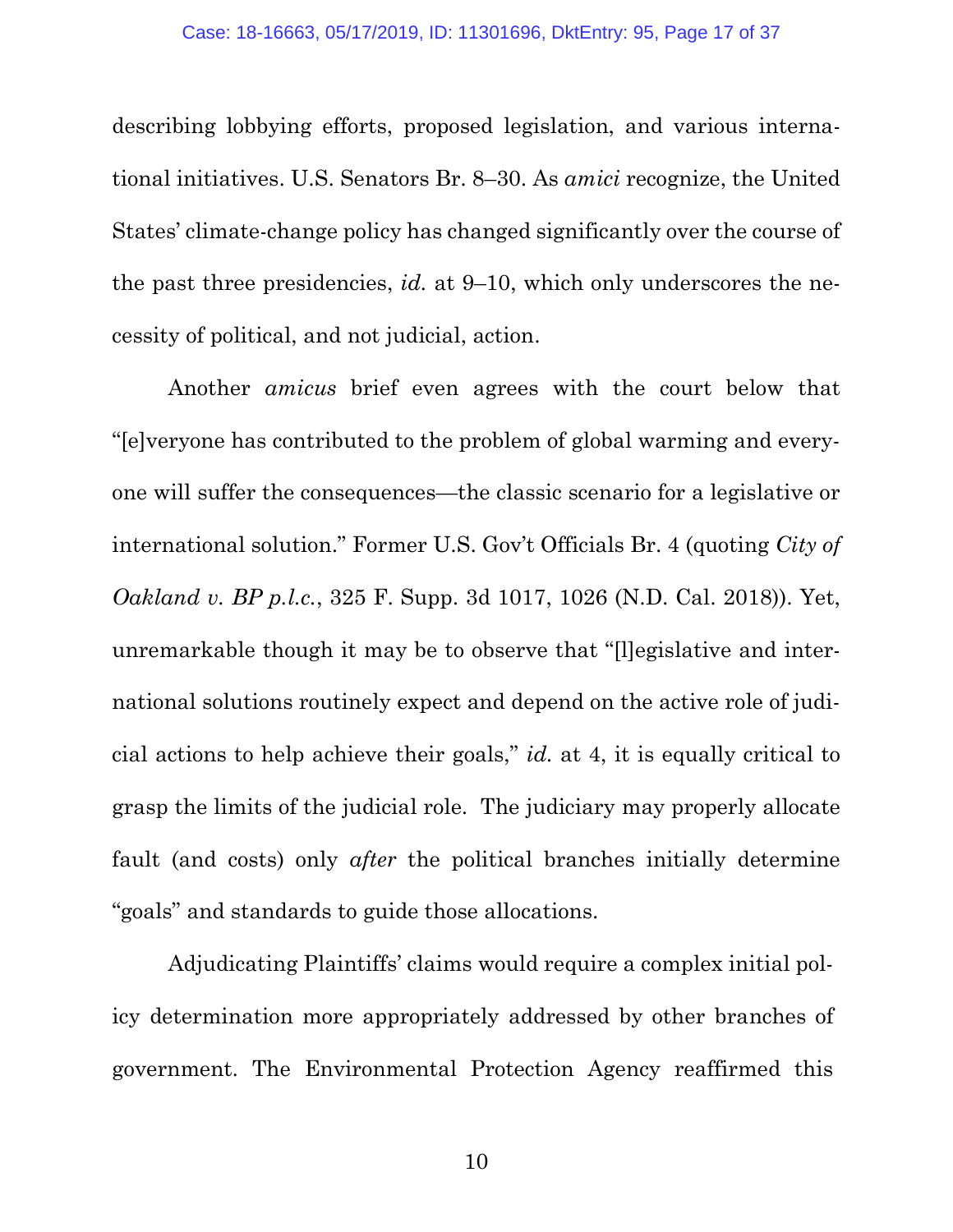<span id="page-17-0"></span>point long ago when it observed that "[t]he issue of global climate change . . . has been discussed extensively during the last three Presidential campaigns; it is the subject of debate and negotiation in several international bodies; and numerous bills have been introduced in Congress over the last 15 years to address the issue." *Control of Emissions from New Highway Vehicles and Engines,* Notice of Denial of Pet. for Rulemaking, 68 Fed. Reg. 52922, 52928 (Sept. 8, 2003). As EPA further noted, "[u]navoidably, climate change raises important foreign policy issues, and it is the President's prerogative to address them." *Id.* at 52931. For these reasons, "[v]irtually every sector of the U.S. economy is either directly or indirectly a source of [greenhouse gas] emissions, and the countries of the world are involved in scientific, technical, and political-level discussions about climate change." *Id.* at 52928.

Indeed, addressing global climate change necessarily requires balancing any environmental costs of fossil fuel production against the economic and geopolitical *benefits* fossil fuels generate. And as a 2017 Executive Order recently recognized, these benefits are vast: While burdensome regulations can "encumber energy production, constrain economic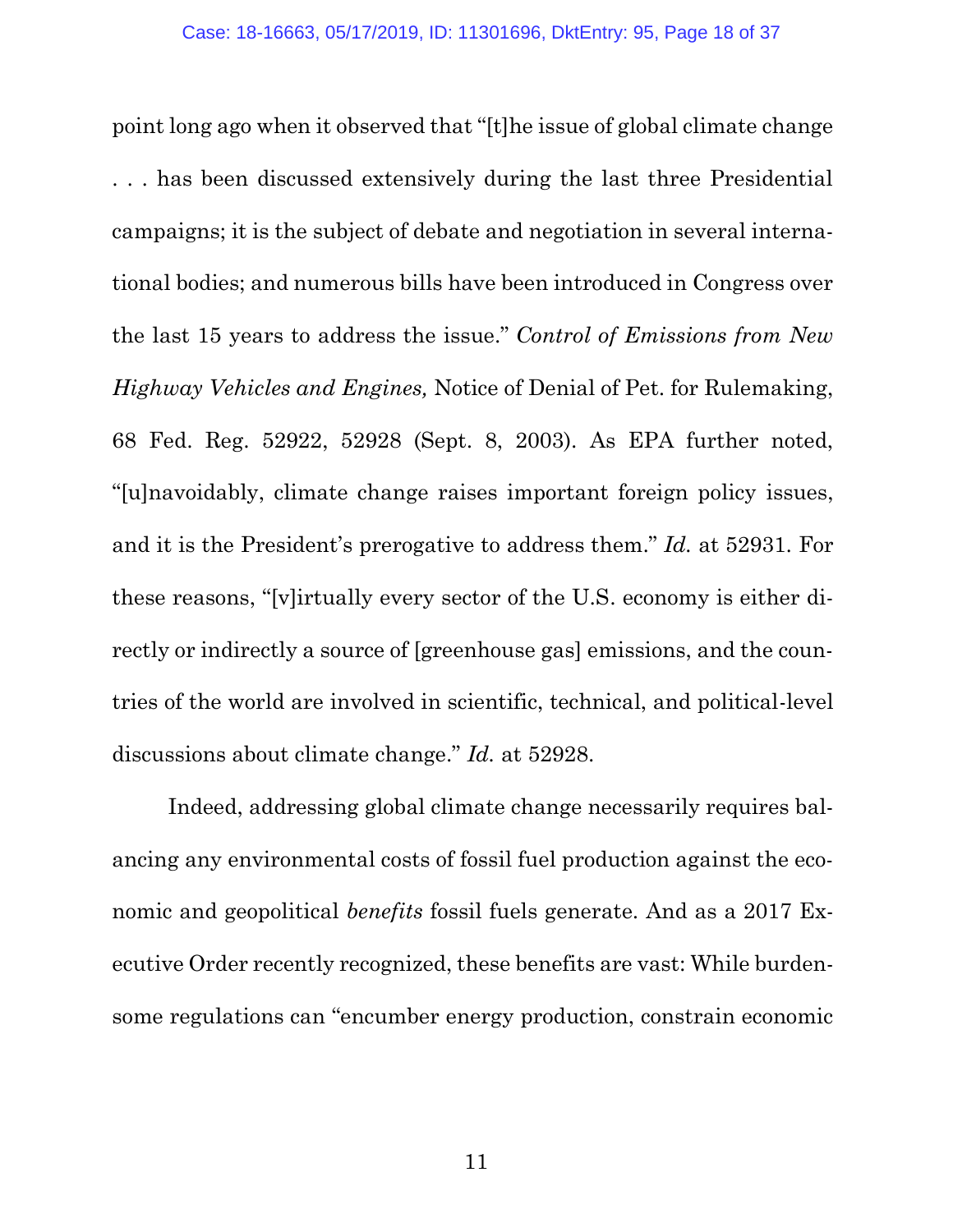<span id="page-18-2"></span>growth, and prevent job creation," "the prudent development of [our Nation's] natural resources is essential to ensuring the Nation's geopolitical security." Exec. Order No. 13,783, 82 Fed. Reg. 16093 (Mar. 28, 2017). Judges are simply not well positioned to discern, as a matter of common law, the proper regulatory balance.

Climate change plainly is not a "local problem." Nat'l League of Cities Br. 13. As the term implies, global climate change is a global issue that can be addressed only at the national—or even international—level. Thus, while Plaintiffs' claims may be styled as torts, they are in substance requests for judicial resolution of political problems. They are therefore not justiciable.

<span id="page-18-1"></span><span id="page-18-0"></span>2. Even beyond being inherently political, Plaintiffs' claims also are ungoverned by "judicially discoverable and manageable standards[.]" *Baker*, 369 U.S. at 217; *see also Kivalina*, 663 F. Supp. 2d at 874–77. No common law nuisance standards exist that could limit judicial policymaking in the course of deciding whether the prospect of global climate change makes it "unreasonable" for energy companies to produce and promote fossil fuels.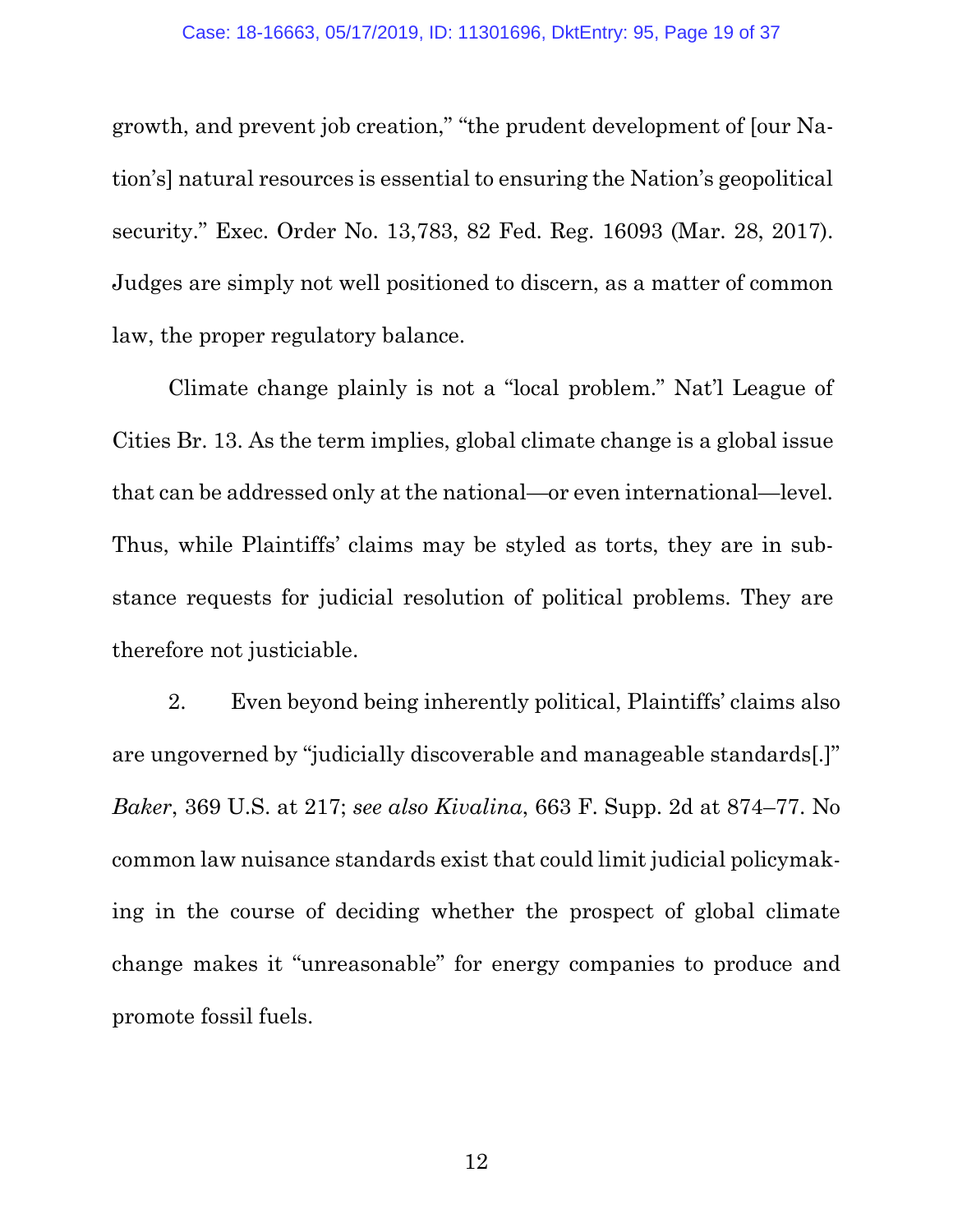To determine liability, the Court would need to determine that plaintiffs have a "right" to the climate—in all of its infinite variations as it stood at some unspecified time in the past, then find not only that this idealized climate has changed, but that Defendants caused that change through "unreasonable" action that deprived Plaintiffs of their right to the idealized climate. And, as a remedy, the Court would need to impose a regulatory scheme—which would need to balance the gravity of harm alleged by Plaintiffs against the utility of each Defendant's conduct—on fossil fuel emissions that are *already* subject to comprehensive state and federal regulation. In order to do so, the Court would be forced to make decisions without recourse to any principled, judicially administrable standards. Courts are not in any position to undertake the tradeoffs required to adjudicate Plaintiffs' claims.

Courts should not be in the business of setting nationwide energy and environmental policy—or, more likely, competing policies—on an *ad hoc*, case-by-case basis under the aegis of common law. They face insuperable practical hurdles in terms of gathering information about complex public policy issues and predicting long-term consequences that might flow from their decisions. And most critically, courts lack political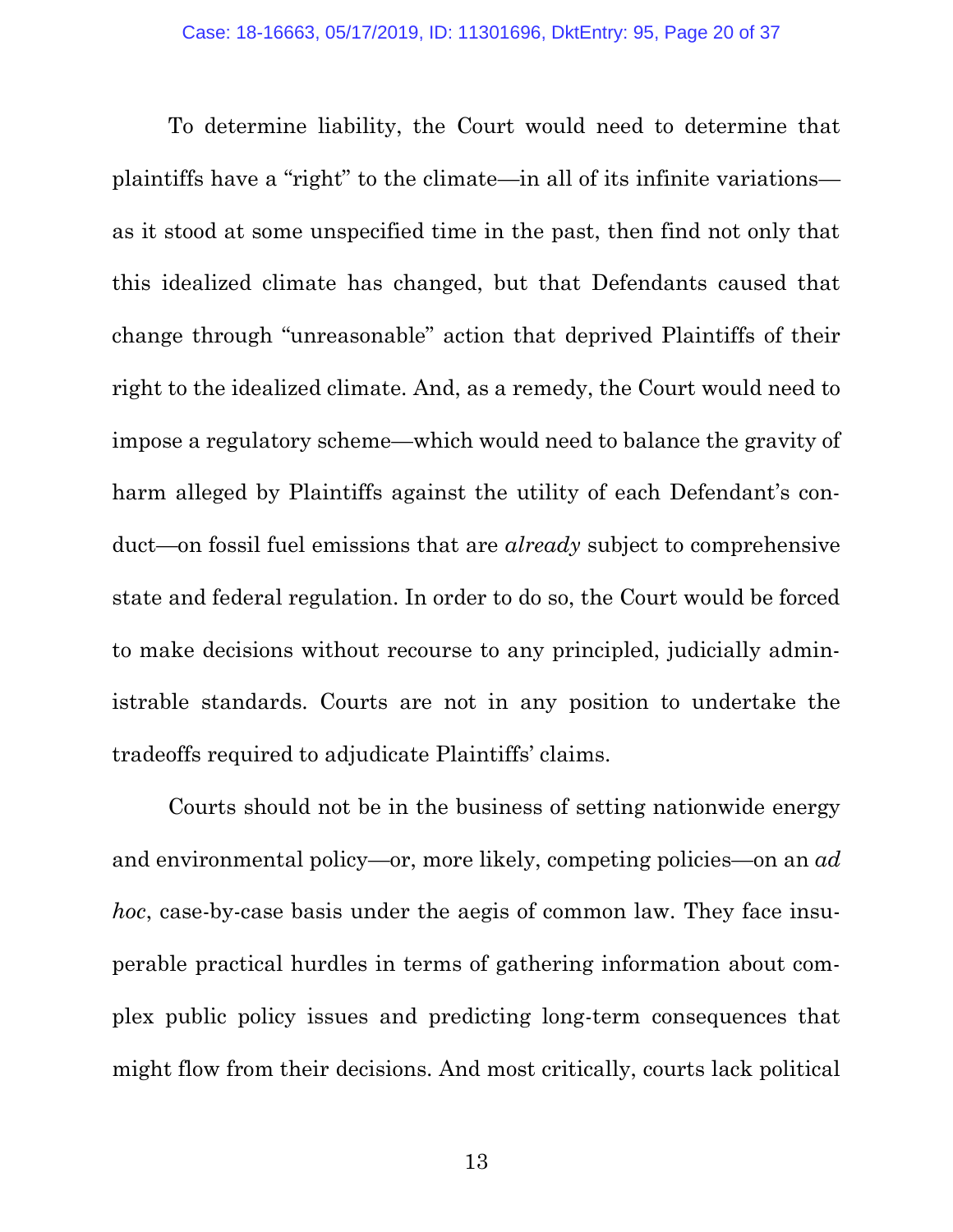accountability for decisions based on something other than neutral legal principles. The district court correctly recognized that "questions of how to appropriately balance the[] worldwide negatives against the worldwide positives of fossil fuels, "and of how to allocate the pluses and minuses among the nations of the world, demand the expertise of" officials in the political branches of government. *City of Oakland*, 325 F. Supp. 3d at 1026. Its decision should be affirmed.

## <span id="page-20-0"></span>**II. Plaintiffs' Claims Jeopardize Our National System of Cooperative Federalism**

By attempting to force Defendants to pay to abate all injuries Plaintiffs allegedly suffer as a result of global climate change, Plaintiffs seek to inject their political and policy preferences into the national framework regulating the production, promotion, and use of energy. Congress has leveraged and augmented States' preexisting regulatory authority by way of the Clean Air Act, a program of cooperative federalism designed to permit each State to achieve its optimal balance of regulation and commercial activity. If the Court were to grant Plaintiffs' requested relief, it would seriously undermine this national regulatory system—a system in which *all* States play a critical policymaking role. The Court should not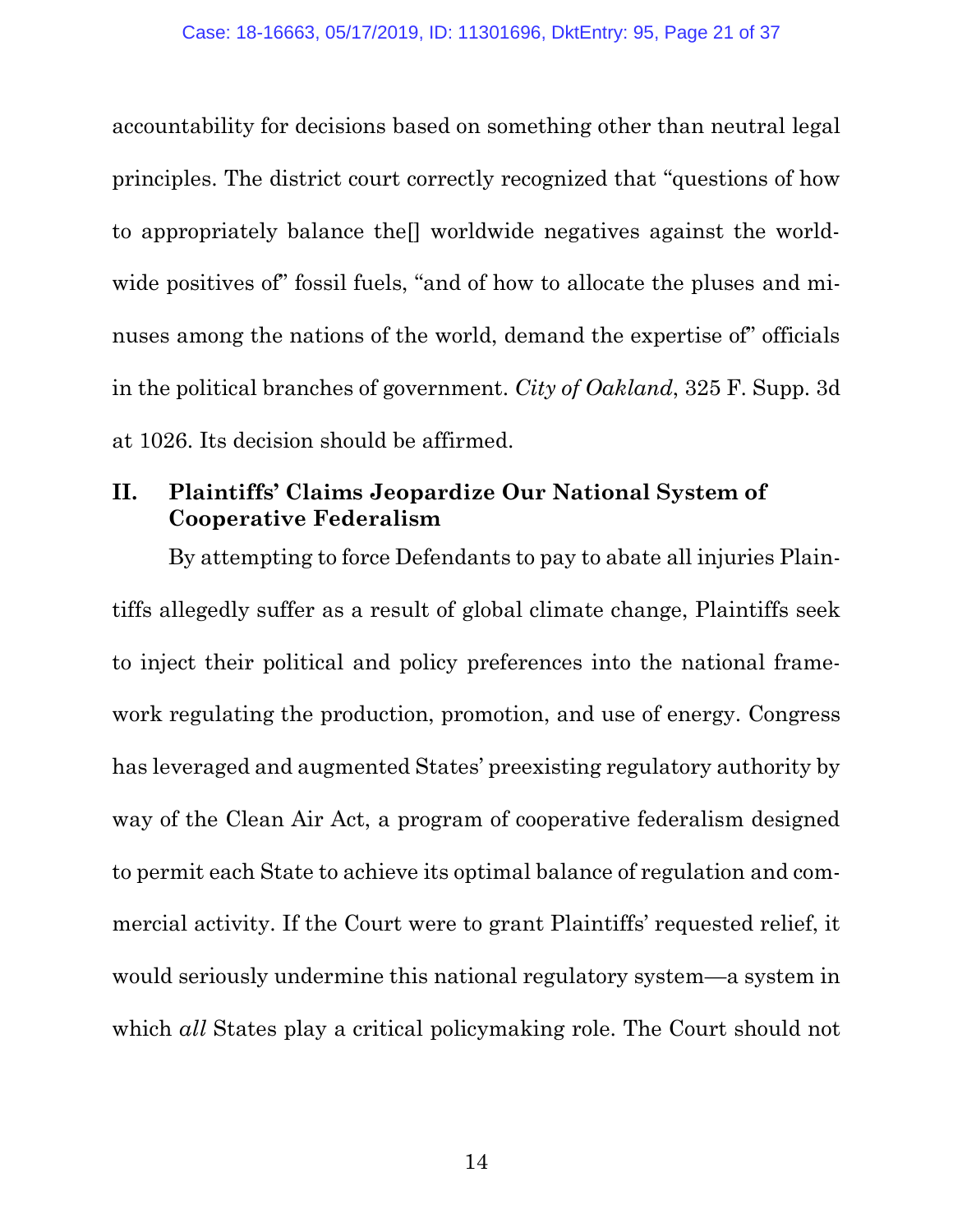do so. The threat Plaintiffs' claims pose to America's system of cooperative federalism underscores the political nature of their claims and provides yet another reason for dismissing those claims.

<span id="page-21-2"></span>1. Cooperative federalism—where the federal government creates broad standards to be tailored and implemented by States on the basis of local conditions—allows States significant policymaking discretion and, as a consequence, encourages multiple levels of political debate and negotiation. *See* Phillip Weiser, *Towards a Constitutional Architecture for Cooperative Federalism*, 79 N.C. L. Rev. 663, 668–73 (2001). Cooperative federalism has proven to be especially beneficial in areas of regulation where economic trade-offs and regional variation are important, such as balancing energy production and environmental considerations. *See generally,* Holly Doremus & W. Michael Hanemann, *Of Babies and Bathwater: Why the Clean Air Act's Cooperative Federalism Framework is Useful for Addressing Global Warming*, 50 Ariz. L. Rev. 799 (2008).

<span id="page-21-1"></span><span id="page-21-0"></span>The Clean Air Act, 42 U.S.C. § 7401 *et seq*., is a prime example of cooperative federalism in action: While it requires EPA to establish health-based National Ambient Air quality standards, it assigns States a significant role in tailoring and enforcing those standards. States may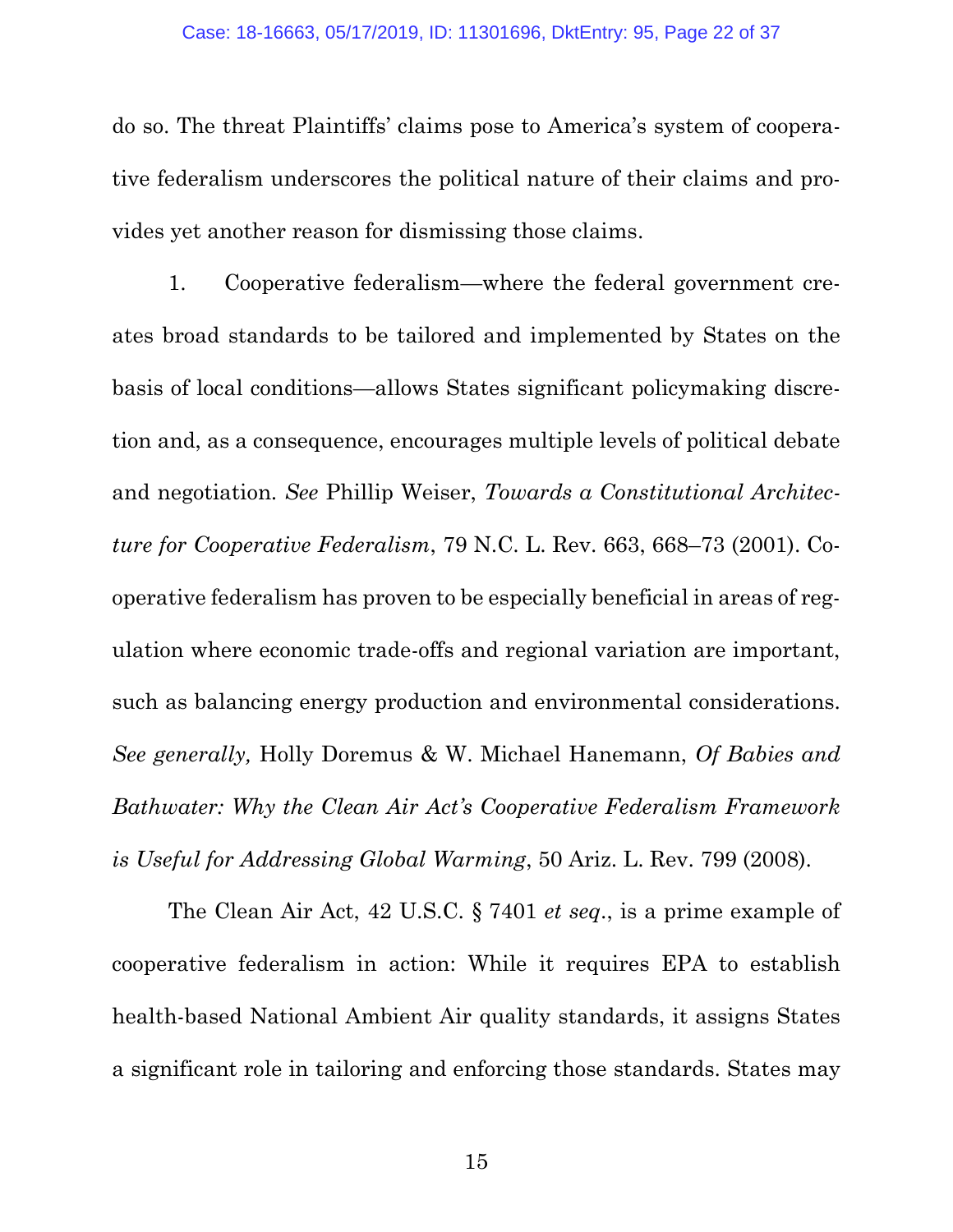<span id="page-22-0"></span>impose more stringent requirements than EPA's standards, *id.* § 7416, and are required to use a public comment process in adopting their implementation plans to ensure their plans adapt to local circumstances, *id.* § 7410(a). EPA's approval of state plans is also subject to notice and comment, which permits a wide range of participation by the public and helps ensure that EPA and States make reasonable regulatory trade-offs.

<span id="page-22-1"></span>As a consequence of this multi-level process for crafting state-specific solutions, no two state plans are identical. *See, e.g.,* Jessica Ranucci, *Reviving the Clean Air Act's Requirement That States Adequately Fund and Staff Clean Air Programs*, 40 Harv. Envtl. L. Rev. 351, 364–65 (2016) (contrasting state plans in terms of the state resources they commit to implementing the plan). Federal law endorses these differences among the States because in adopting the Clean Air Act Congress recognized that the process of balancing health and environmental considerations against the value of energy production is an inherently political undertaking that must be responsive to local conditions. This arrangement could not be further from the judicially created, one-size-fits-all solution Plaintiffs are asking the Court to impose.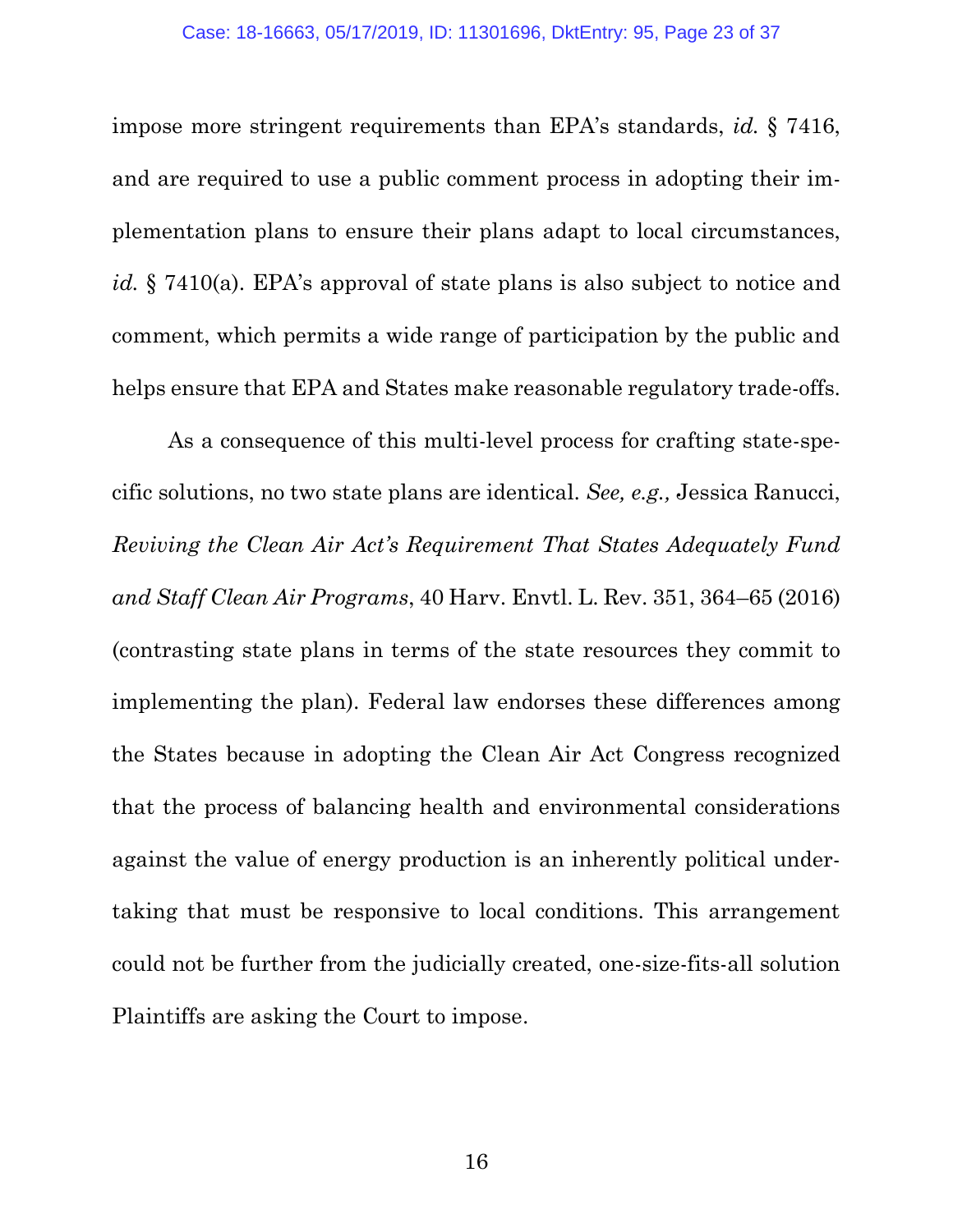2. The political negotiations necessary for accountable regulatory action extend to regional compacts, where groups of States, with the blessing of Congress, can add yet more requirements, including requirements related to greenhouse gas emissions. Such compacts vary widely and address a broad spectrum of issues related to global climate change.

<span id="page-23-1"></span><span id="page-23-0"></span>For example, the Midwestern Greenhouse Gas Reduction Accord (MGGRA) and the Regional Greenhouse Gas Initiative (RGGI) shared a "cap and trade" methodology and combined technology investments and offsets to promote regional economic growth while pursuing environmental goals. But each compact differed based on regional conditions—both economic and ecologic—and extensive political negotiation. While the MGGRA sought to reduce emissions by 15%–20% by 2020, *see* World Resources Inst., *Midwest Coal States Endorse Aggressive Regional Climate Action (Apr. 2009), http://pdf.wri.org/factsheets/factsheet\_coal\_states\_ac*tion.pdf, the RGGI originally aimed to reduce  $CO<sub>2</sub>$  emissions from 2009 levels by 10% by 2018, *see* U.S. Energy Info. Admin., *Regional Greenhouse Gas Initiative auction prices are the lowest since 2014* (May 31, 2017), https://www.eia.gov/todayinenergy/detail.php?id=31432. And the RGGI imposed mandatory requirements on member States, while the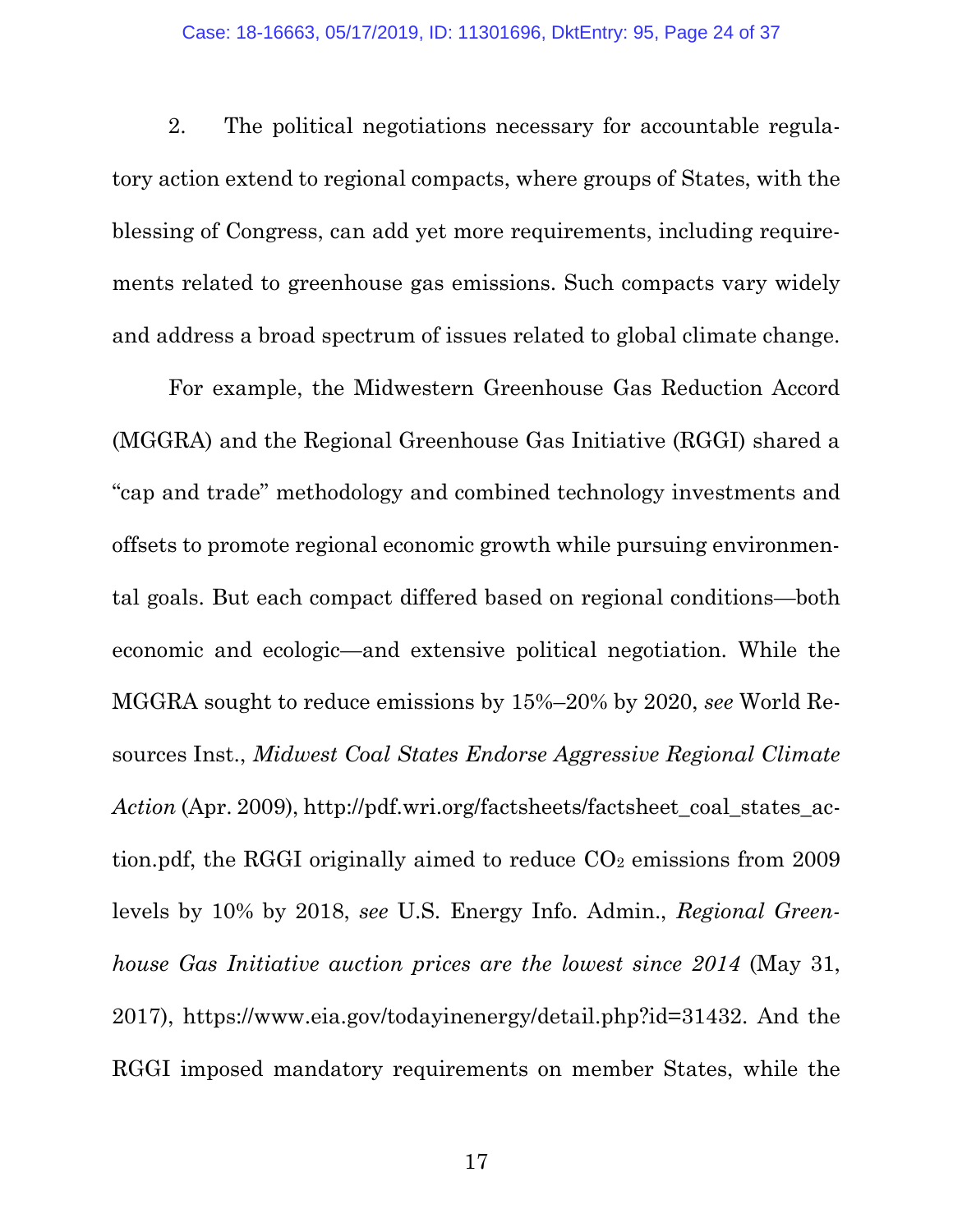<span id="page-24-3"></span><span id="page-24-1"></span>MGGRA urged voluntary compliance. *Compare id.* (describing RGGI as "the nation's first mandatory cap-and-trade program for greenhouse gas emissions"), *with* David R. Wooley & Elizabeth M. Morss, *§ 10:30. Regional greenhouse gas reduction initiatives*, Clean Air Act Handbook (2017) (noting that "an advisory panel [of the MGGRA] released its final recommendations for a regional GHG cap-and-trade program" but "the governors of the states who signed the Accord never adopted the recommendations of the advisory panel[.]").

<span id="page-24-4"></span><span id="page-24-2"></span><span id="page-24-0"></span>In addition, at least 21 States have adopted regulations addressing sources of greenhouse gases in ways consistent with their local priorities. *See* Pew Center on Global Climate Change, https://www.c2es.org/content/state-climate-policy/ (providing dynamic maps of state and regional activities in the United States). California, for example, has its own capand-trade program, requires power companies to source 33% of their electricity from renewable sources, and requires greenhouse gas emission reporting. *See Climate Change Programs*, California Air Res. Bd., http://www.arb.ca.gov/cc/cc.htm. In contrast, Nebraska invests in research on the effectiveness of using agricultural land for carbon sequestration. *See, e.g.,* University of Nebraska Carbon Sequestration Program,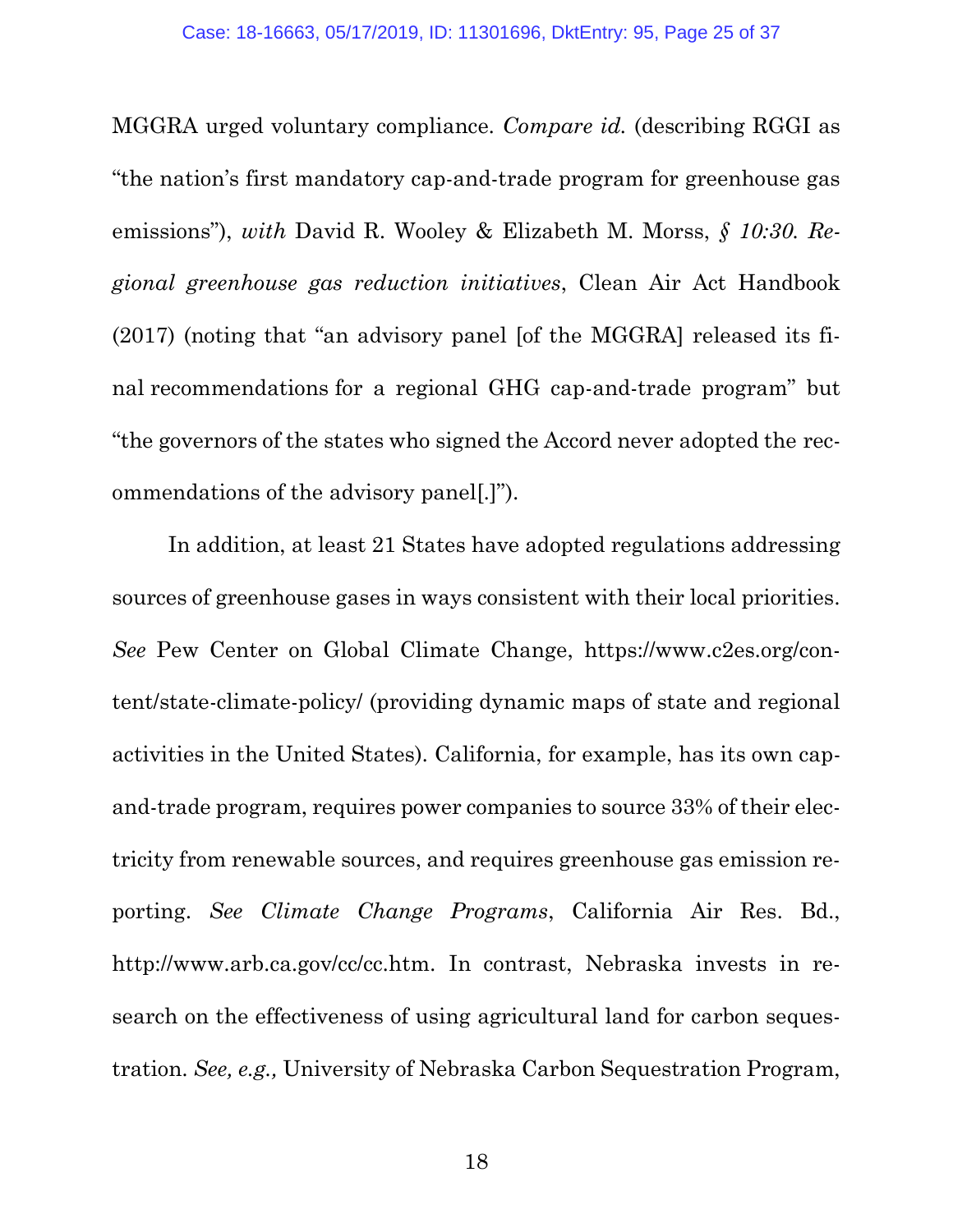http://csp.unl.edu/public/. Each State's policy reflects a State-specific balancing of the costs and benefits of climate change regulation: A plan to modify greenhouse gas emissions that is acceptable to California or Vermont may be unacceptable to Indiana, Georgia, or Texas.

In sum, through the cooperative federalism model, States' political decision-making bodies secure environmental benefits for their citizens without sacrificing their citizens' livelihoods. Each State does so in a different fashion—a natural result of the social, political, environmental, and economic diversity among the States.

3. The global nature of concerns over global climate change has generated a variety of treaties and other international initiatives as well. And these international actions have similarly balanced a variety of economic, social, geographic, and political factors while emphasizing multiparty action rather than the unilateral directives Plaintiffs have sought from the courts.

<span id="page-25-0"></span>The United Nations, for example, has responded to climate change concerns by creating the United Nations Framework Convention on Climate Change (UNFCCC). *See Status of Ratification of the Convention*, U.N. Climate Change, https://unfccc.int/process/the-convention/what-is-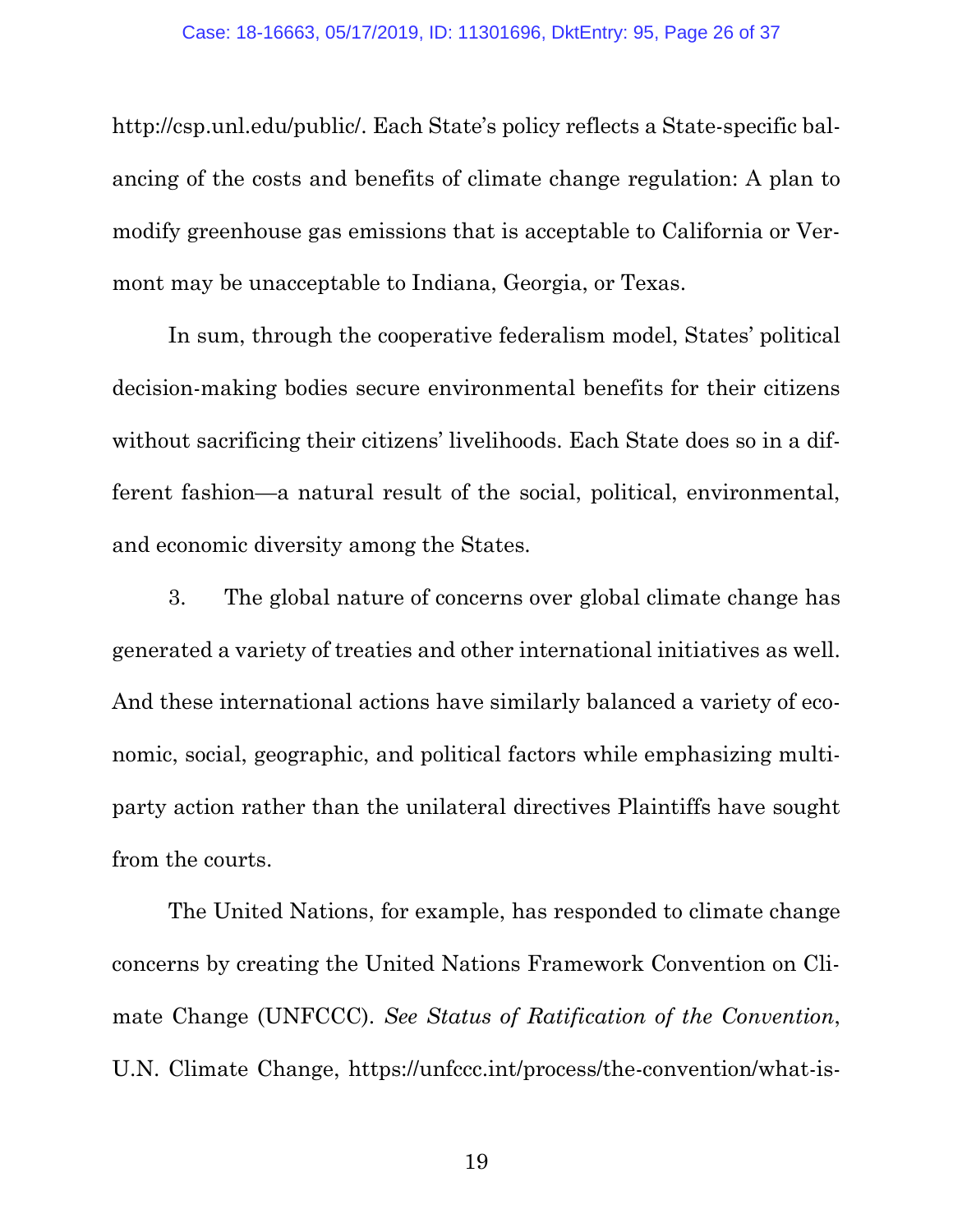<span id="page-26-2"></span>the-convention/status-of-ratification-of-the-convention (providing link to list of 197 signatories). The UNFCCC is mostly aspirational and suggests that parties "should" attempt to "anticipate, prevent, or mitigate" climate change. *See generally* U.N. Framework Convention on Climate Change, May 9, 1992, 1771 U.N.T.S. 107; S. Treaty Doc No. 102-38 (entered into force March 21, 1994). These commitments implicate delicate matters of national and international policy, including education, relations between "developing nations" and "developed nations," international technology transfer, and the proper methodology and timetable for addressing climate change. *See id.* art. 4. For this reason, the signatories retain discretion to set individual policies in pursuit of these goals on the basis of each country's specific conditions. *See id.* art. 3, ¶3.

<span id="page-26-1"></span><span id="page-26-0"></span>Moreover, because of the complex nature of these commitments, the UNFCCC's signatories and its different committees have met regularly since 1996 to discuss recent scientific developments and implementation of the agreement's aspirational commitments. These meetings have spawned numerous ancillary agreements, including the Kyoto Protocol to the UNFCCC, 37 I.L.M. 22 (1998), Dec. 10, 1997; the Marrakesh Accords of 2005, UNFCCC, October 29–November 10, Decision 11/CP.7, 7th sess.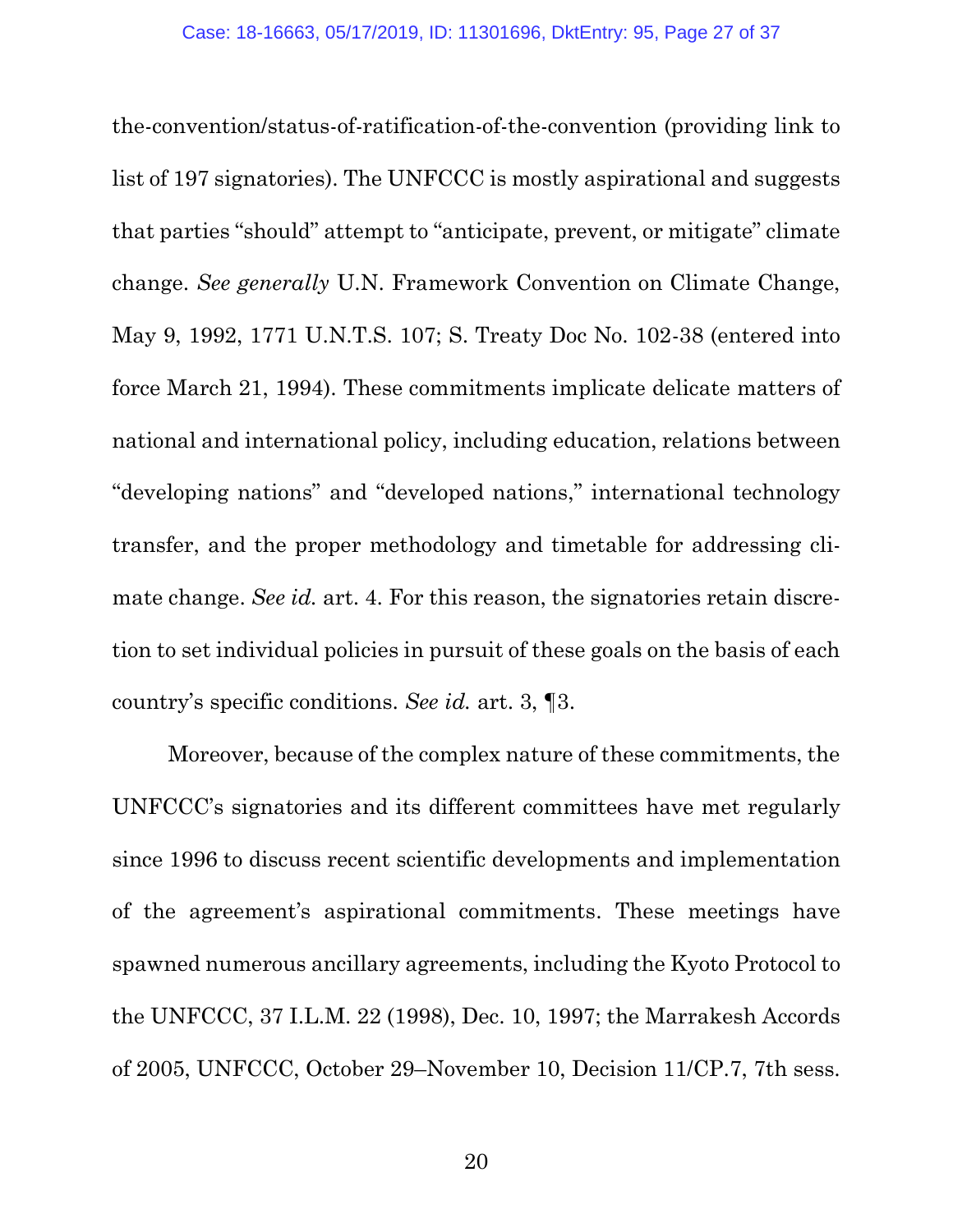<span id="page-27-4"></span><span id="page-27-2"></span><span id="page-27-0"></span>(2001); the Copenhagen Accord, UNFCCC, December 7–19, Decision 2/CP.15, 15th sess. (2010), and the Paris Agreement, UNFCCC, November 30–December 13, Decision 1/CP.21, 21st sess. (2016). These agreements, unlike the UNFCCC, typically require binding commitments from members. *See, e.g.*, *What is the Kyoto Protocol*, U.N. Climate Change, https://unfccc.int/process/the-kyoto-protocol/what-is-the-kyoto-protocol (stating the Kyoto Protocol "commits its Parties by setting internationally binding emission reduction targets").

<span id="page-27-3"></span><span id="page-27-1"></span>Notably, President Clinton signed the Kyoto Protocol, which required reductions from "developed nations" but not "developing nations," but the United States did not ratify the treaty. *See Status of Ratification of the Kyoto Protocol*, U.N. Climate Change, https://unfccc.int/process/the-kyoto-protocol/status-of-ratification. Explaining the United States' decision not to ratify the Protocol, President Bush argued that it would harm the United States' economy and noted that it exempted 80% of the world from its limitations, including India and China. *See, e.g.,*  Michael Weisslitz, *Rethinking the Equitable Principle of Common but*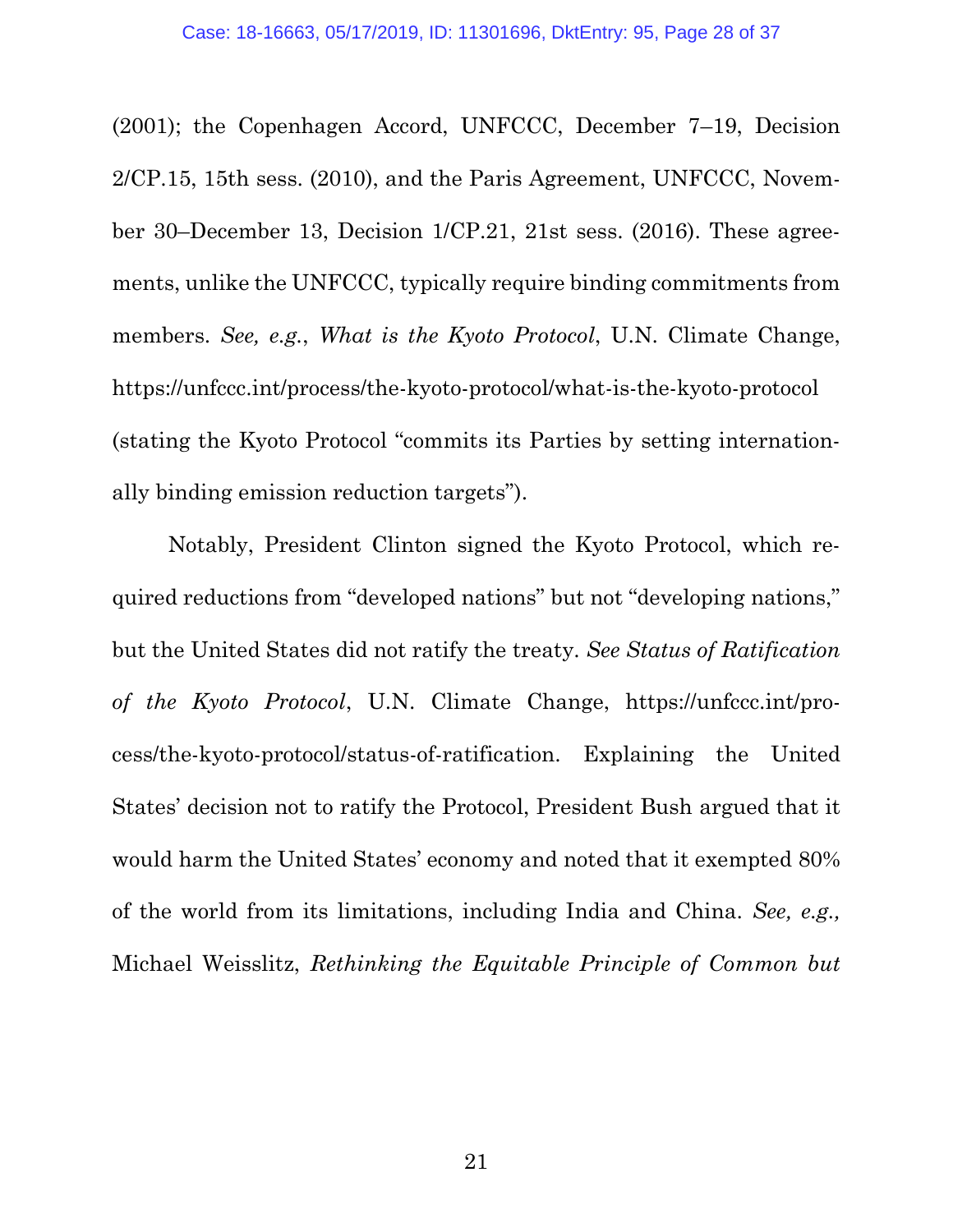*Differentiated Responsibility: Differential Versus Absolute Norms of Compliance and Contribution in the Global Climate Change Context*, 13 Colo. J. Int'l Envtl. L. & Pol'y 473, 507–08 (2002).

<span id="page-28-1"></span><span id="page-28-0"></span>In contrast, President Obama placed the United States at the forefront of the negotiation of the Copenhagen Accord in 2009, with the hope that this new agreement would ameliorate the flaws of the Kyoto Protocol. *See, e.g.,* Elisabeth Rosenthal*, Obama's Backing Raises Hopes for Climate Pact*, N.Y. Times (Mar. 1, 2009), https://www.nytimes.com/2009/03/01/science/earth/01treaty.html. The United States has since joined the agreement. *See Information Provided by Parties to the Convention Relating to the Copenhagen Accord*, U.N. Climate Change, https://unfccc.int/process/conferences/pastconferences/copenhagen-climate-change-conference-december-2009/statements-and-resources/information-provided-by-parties-to-the-convention-relating-to-the-copenhagen-accord.

<span id="page-28-2"></span>More recently, the United States entered into the Paris Climate Change Agreement, which went in to force on November 4, 2016. *See Paris Agreement – Status of Ratification*, U. N. Climate Change, https://unfccc.int/process/the-paris-agreement/status-of-ratification. The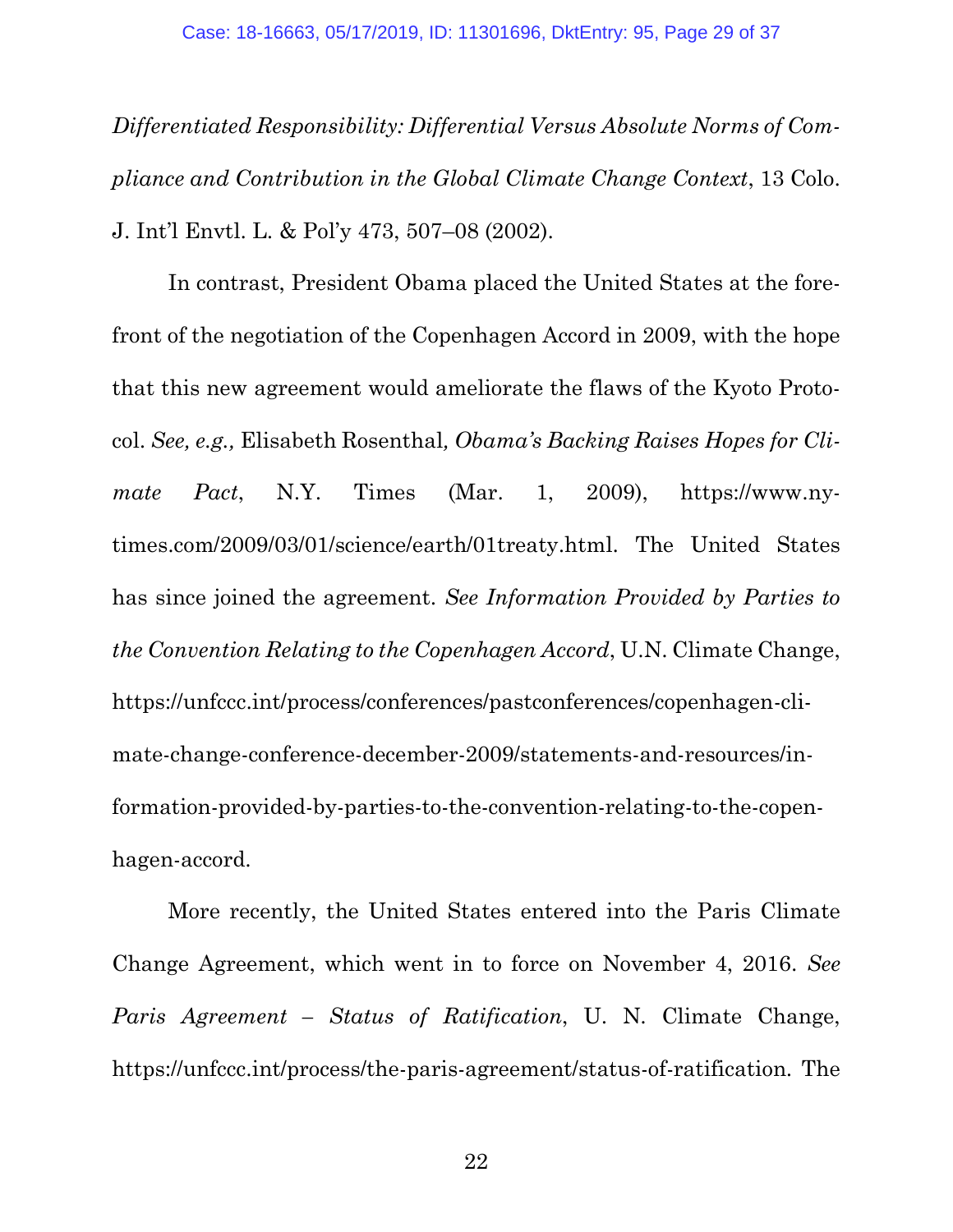<span id="page-29-2"></span><span id="page-29-0"></span>agreement's central goal is to limit any increase in global temperature to well below 2 degrees Celsius. Paris Agreement, art. 2, (Dec. 12, 2015), https://unfccc.int/files/essential\_background/convention/application/pdf/ english\_paris\_agreement.pdf. Each of the agreement's signatories has committed to adopting a Nationally Determined Contribution and to reporting emissions and corresponding efforts to reduce such emissions. *Id*. at art. 3. On March 31, 2015, the United States filed its Intended Nationally Determined Contribution, which said that United States would work to reduce emissions by 26–28% below 2005 levels by 2025. *See U.S. Reports its 2025 Emissions Target to the UNFCCC* (Mar. 31, 2015), https://obamawhitehouse.archives.gov/the-press-office/2015/03/31/factsheet-us-reports-its-2025-emissions-target-unfccc. But on June 1, 2017, President Trump changed course and announced that the United States would withdraw from the agreement. *See President Trump Announces U.S. Withdrawal from the Paris Climate Accord* (Jun. 1, 2017), https://www.whitehouse.gov/articles/president-trump-announces-u-swithdrawal-paris-climate-accord/.

<span id="page-29-1"></span>The past two decades have thus seen four presidential administrations with widely divergent perspectives on the United States' foreign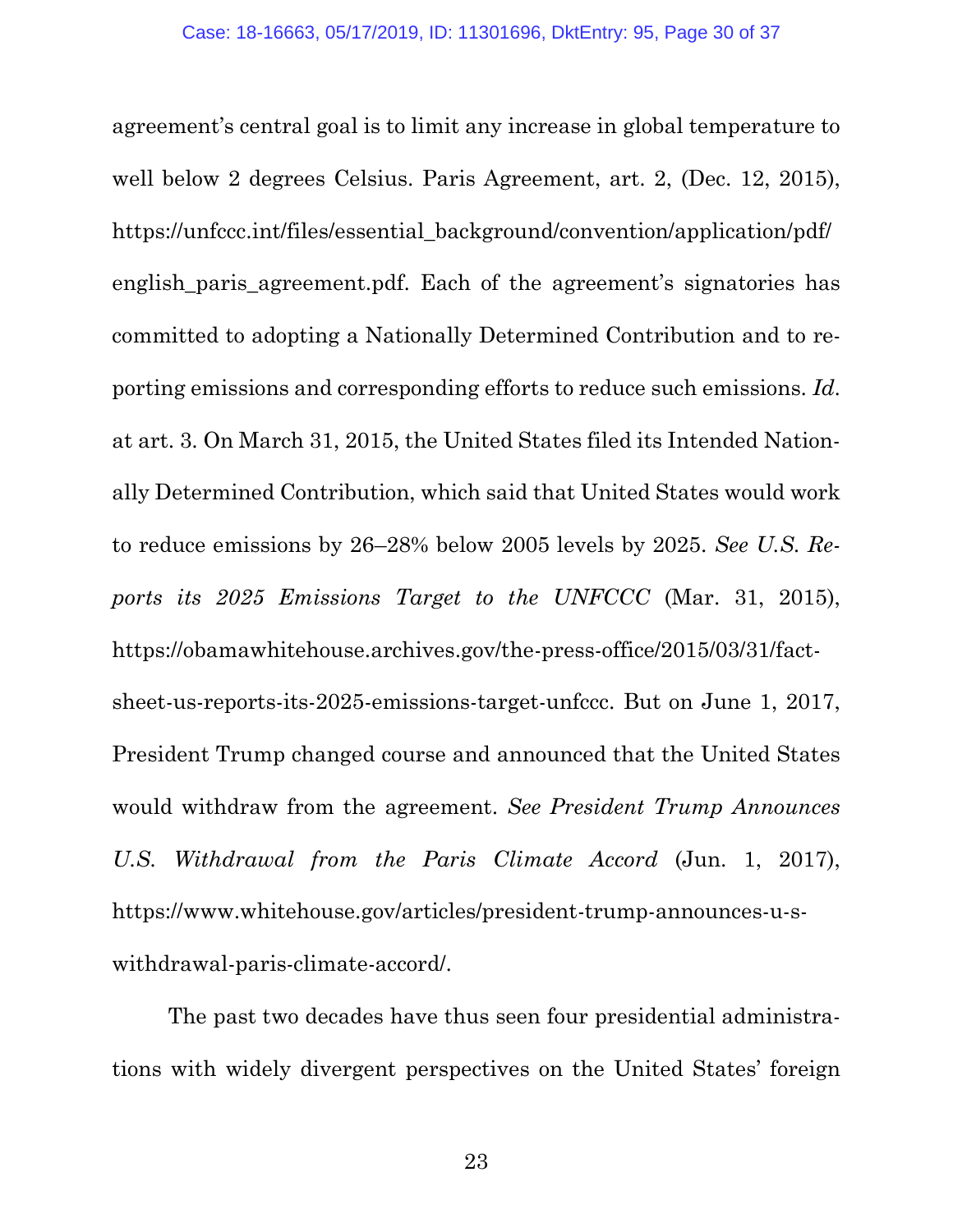policy regarding climate change and global greenhouse gas emissions. These administrations' shifting positions further demonstrate the political nature of environmental regulation in general and climate change in particular. They thus reaffirm the reasons why such decisions are properly the subject of the political branches, not unaccountable courts.

4. Judicial intervention into global climate change not only would interfere with cooperative federalism programs and international agreements, but would also obstruct initiatives the States themselves have taken to promote the very energy production and marketing targeted in this case. The California State Oil and Gas Supervisor, for example, is charged with "encourag[ing] the wise development of oil and gas resources" and "permit[ing] the owners or operators of the wells to utilize all methods and practices known to the oil industry for the purpose of increasing the ultimate recovery of underground hydrocarbons[.]" Cal. Pub. Res. Code §§ 3004, 3106(b), (d).

<span id="page-30-1"></span><span id="page-30-0"></span>Similarly, Texas permits public lands to be "surveyed or subdivided" in order to "be most conducive and convenient to facilitate the advantageous sale of oil, gas, or mineral leases," Tex. Nat. Res. Code § 34.052, and allows the issuance of "a permit for geological, geophysical,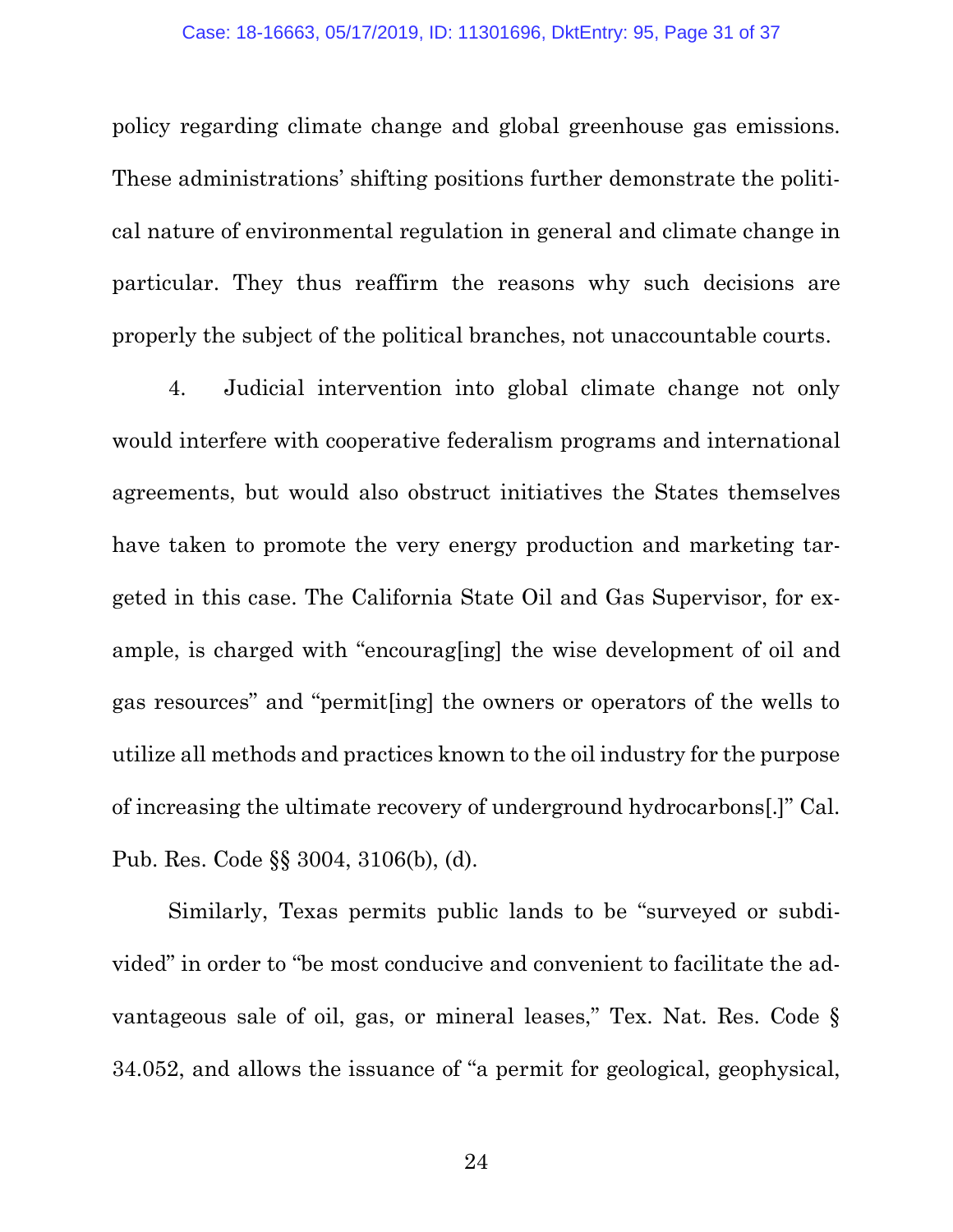and other surveys and investigations on land . . . that will encourage the development of the land for oil, gas, or other minerals," *id.* § 34.055; *see also id.* § 131.002(1) (declaring that "the extraction of minerals by surface mining operations is a basic and essential activity making an important contribution to the economic well-being of the state and nation").

<span id="page-31-0"></span>The federal government is no different: Numerous federal statutes expressly affirm the government's intention "to promote the efficient exploration, production, storage, supply, marketing, pricing, and regulation of energy resources, including fossil fuels." Consolidated Appropriations Act, 2016, *codified at* 42 U.S.C. § 6212a(b); *see also* Energy Policy Act of 2005, *codified at* 42 U.S.C. § 15910(2)(B) ("The purpose of this section is . . . to promote oil and natural gas production . . . .").

<span id="page-31-1"></span>The States' and the federal government's promotion of fossil fuels not only demonstrates the inherently political nature of this issue, but also suggests that States and the federal government *themselves* could be subject to liability if Plaintiffs' claims are permitted to proceed. Indeed, in view not only of Plaintiffs' expansive theories of liability, but also their presumption of suing as relators on behalf of the State, this case might as well be styled *California v. California.*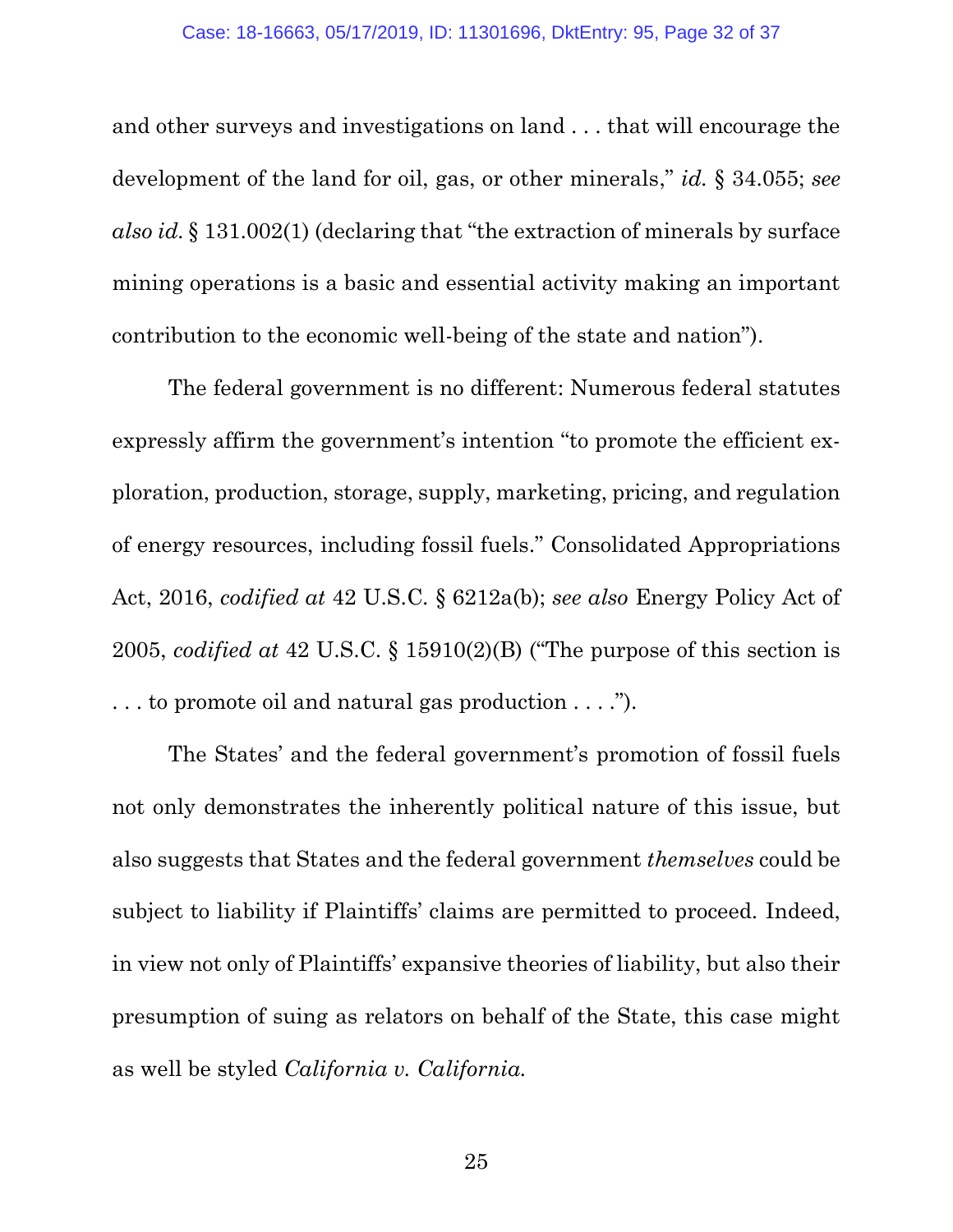<span id="page-32-0"></span>\*\*\*

Global climate change has been the subject of state, regional, national, and international debates for decades. Plaintiffs ask the Court to resolve these disputes once and for all. It should not do so. Regulating global climate change by court order would be administratively untenable and, more importantly, would render the previous—and ongoing political processes redundant. The political question doctrine exists for precisely such cases as this: Plaintiffs' claims "lack of judicially discoverable . . . standards," inevitably demand "an initial policy determination of a kind clearly for nonjudicial discretion," require trampling over the decisions of "coordinate branches of government," and invite incoherent and "multifarious pronouncements by various departments." *Baker v. Carr*, 369 U.S. 186, 217 (1962). The district court's order dismissing these claims should be affirmed.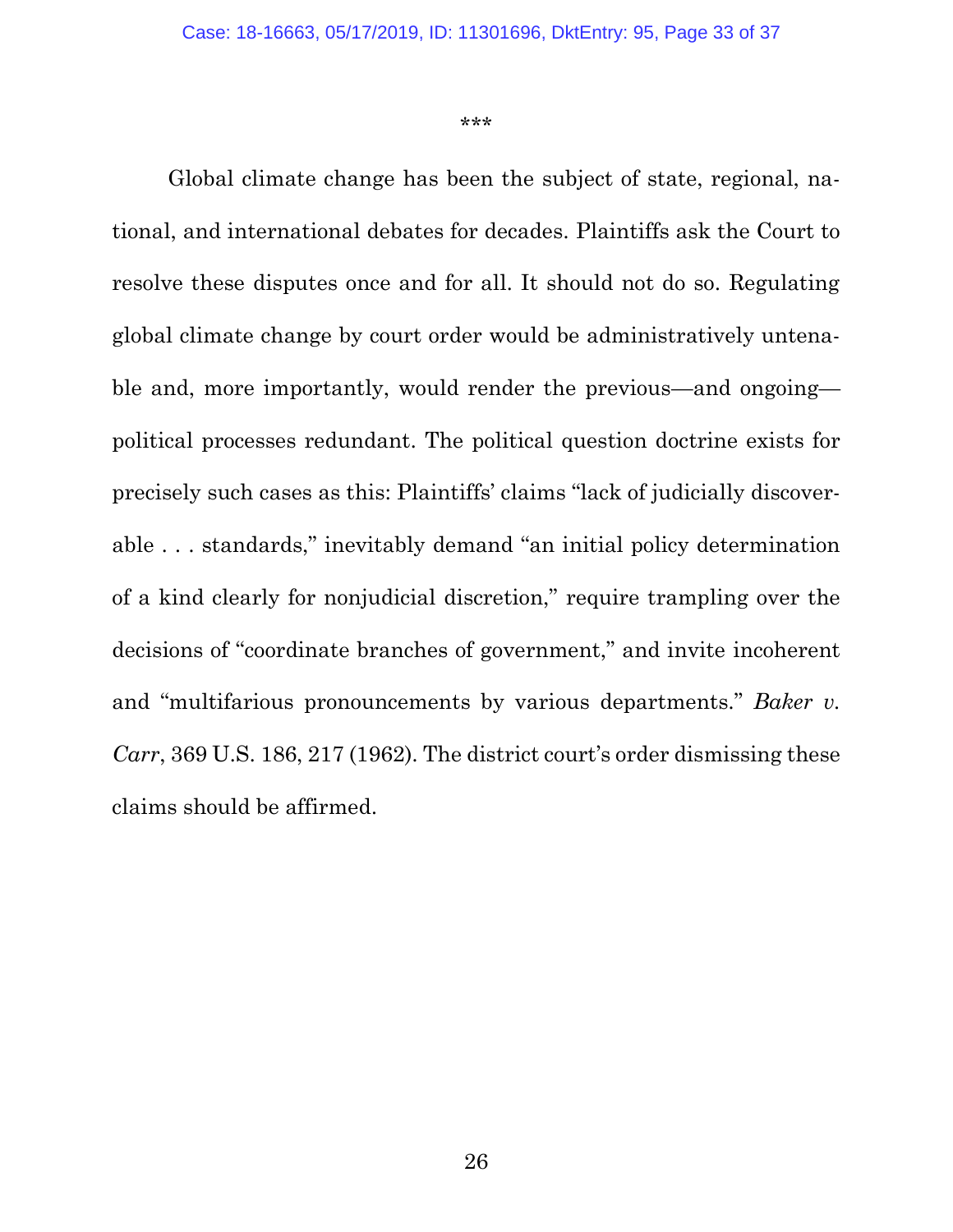Case: 18-16663, 05/17/2019, ID: 11301696, DktEntry: 95, Page 34 of 37

## **CONCLUSION**

For the foregoing reasons, the district court's judgment should be affirmed.

Respectfully submitted,

*/s/ Thomas M. Fisher* Thomas M. Fisher Solicitor General

Office of the Attorney General 302 W. Washington Street Indianapolis, IN 46204 (317) 924-3005 Tom.Fisher@atg.in.gov \*Counsel of Record

CURTIS T. HILL, JR. Attorney General of Indiana THOMAS M. FISHER\* Solicitor General KIAN J. HUDSON Deputy Solicitor General JULIA C. PAYNE ROBERT ROWLETT Deputy Attorneys General

*Counsel for* Amici *States*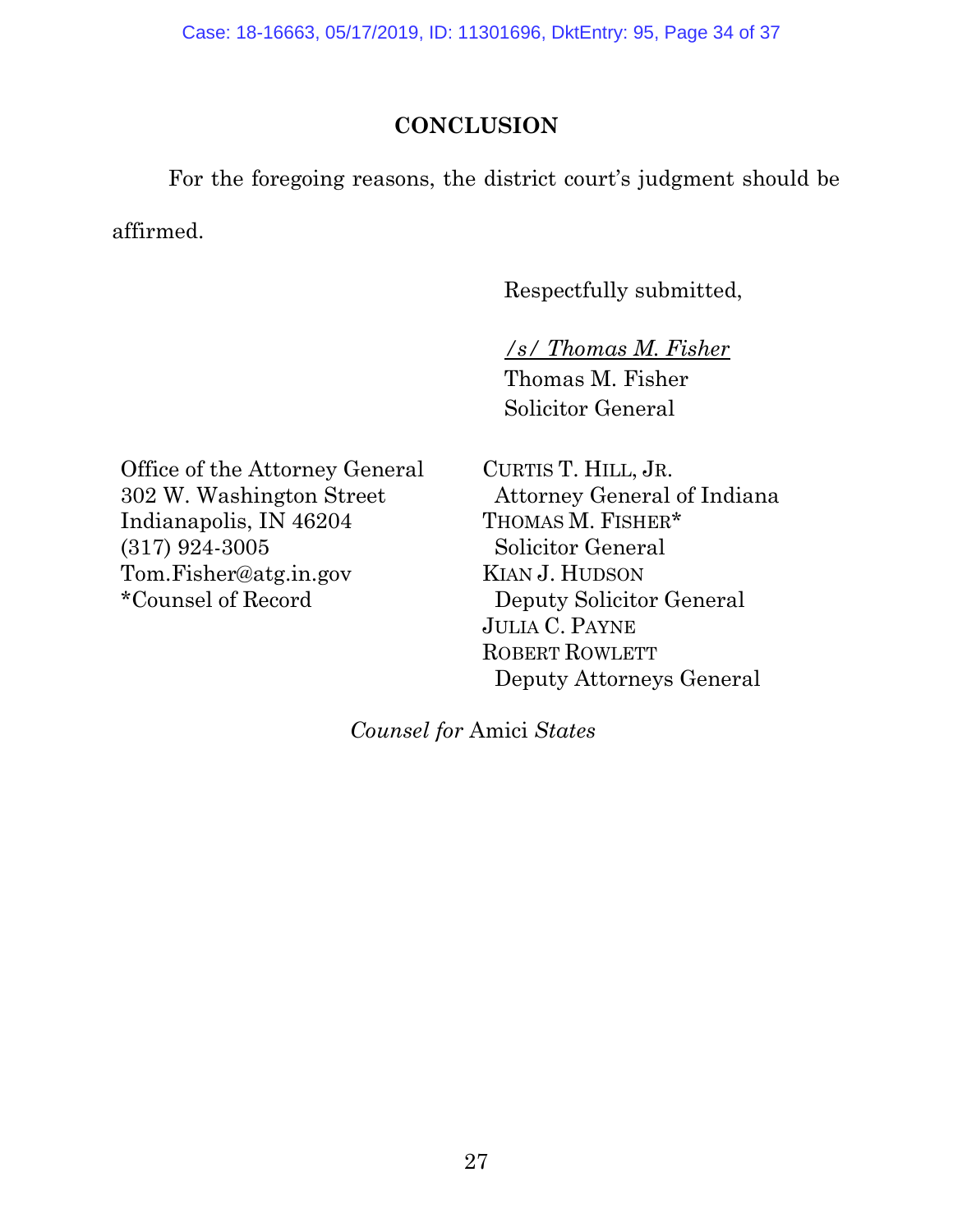## **ADDITIONAL COUNSEL**

STEVE MARSHALL Attorney General State of Alabama

KEVIN G. CLARKSON Attorney General State of Alaska

LESLIE RUTLEDGE Attorney General State of Arkansas

CHRISTOPHER M. CARR Attorney General State of Georgia

DEREK SCHMIDT Attorney General State of Kansas

JEFF LANDRY Attorney General State of Louisiana

ERIC SCHMITT Attorney General State of Missouri

TIM FOX Attorney General State of Montana

DOUG PETERSON Attorney General State of Nebraska

WAYNE STENEHJEM Attorney General State of North Dakota

DAVE YOST Attorney General State of Ohio

MIKE HUNTER Attorney General State of Oklahoma

ALAN WILSON Attorney General State of South Carolina

KEN PAXTON Attorney General State of Texas

SEAN REYES Attorney General State of Utah

PATRICK MORRISEY Attorney General State of West Virginia

BRIDGET HILL Attorney General State of Wyoming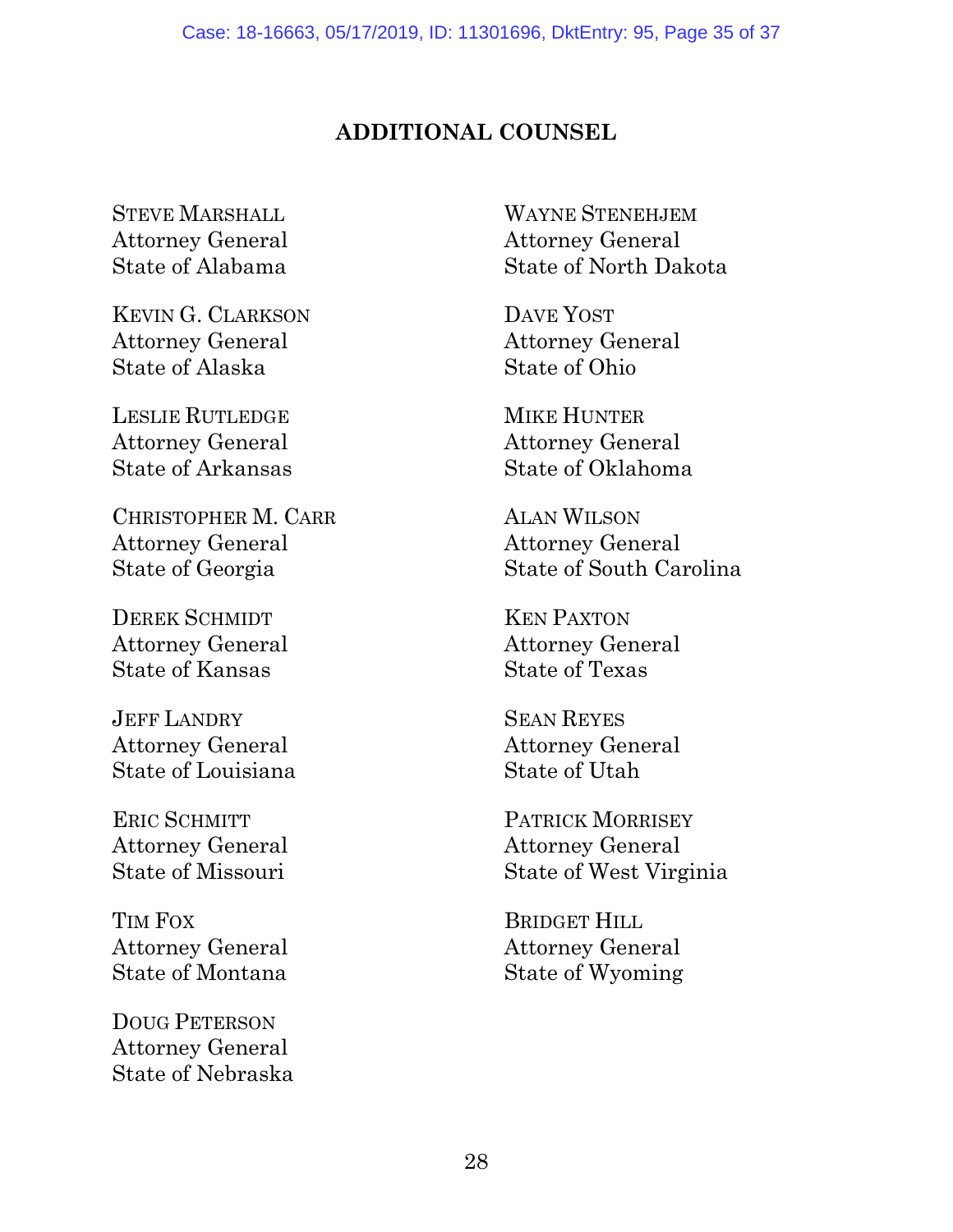## **CERTIFICATE OF COMPLIANCE**

This document complies with the word limit of Fed. R. App. P. 29(a)(5) because, excluding the parts of the document exempted by Fed. R. App. P. 32(f) this document contains 4,769 words.

Dated: May 17, 2019

*/s/ Thomas M. Fisher*

Thomas M. Fisher Solicitor General